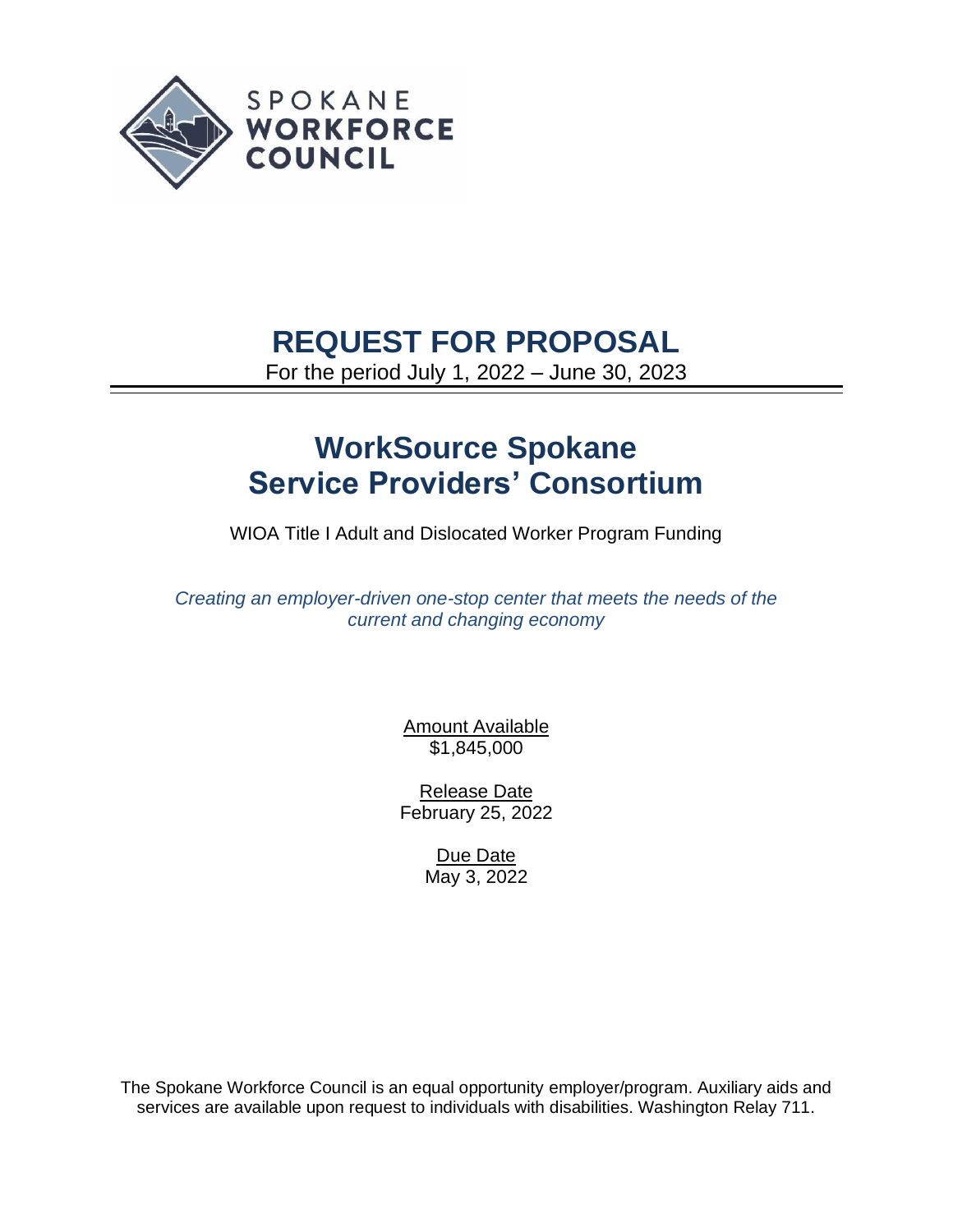

## **Request for Proposal Contents**

#### **Section I: Purpose and Terms**

- Introduction
- Technical Details
- Eligible Applicants

#### **Section II: Workforce System Background Information**

- SWC and Spokane Workforce Development System Overview
- Spokane Workforce Development Goals 2020-2024
- SWC Roles and Responsibilities under WIOA

#### **Section III: Fund Source Information**

• Workforce Innovation and Opportunity Act Funding Overview

#### **Section IV: Evaluation and Selection Process**

#### **Section V: Timeline**

#### **Section VI: Estimated Award**

#### **Section VII: Design**

- A. Integrated Service Delivery
- B. WorkSource Spokane Overview
- C. WorkSource Spokane Functional Teams
- D. Additional Areas of Focus
- E. Functional Leadership
- F. Program, Leaseholder and Operator Responsibilities
- G. WorkSource Campus Hours of Operation and Closures
- H. Overview of WorkSource Campus
- I. Other Affiliated Sites
- J. Performance Metrics

#### **Section VIII: Submission Information and Requirements**

- General Submission Information
- Proposal Checklist
- RFP Questions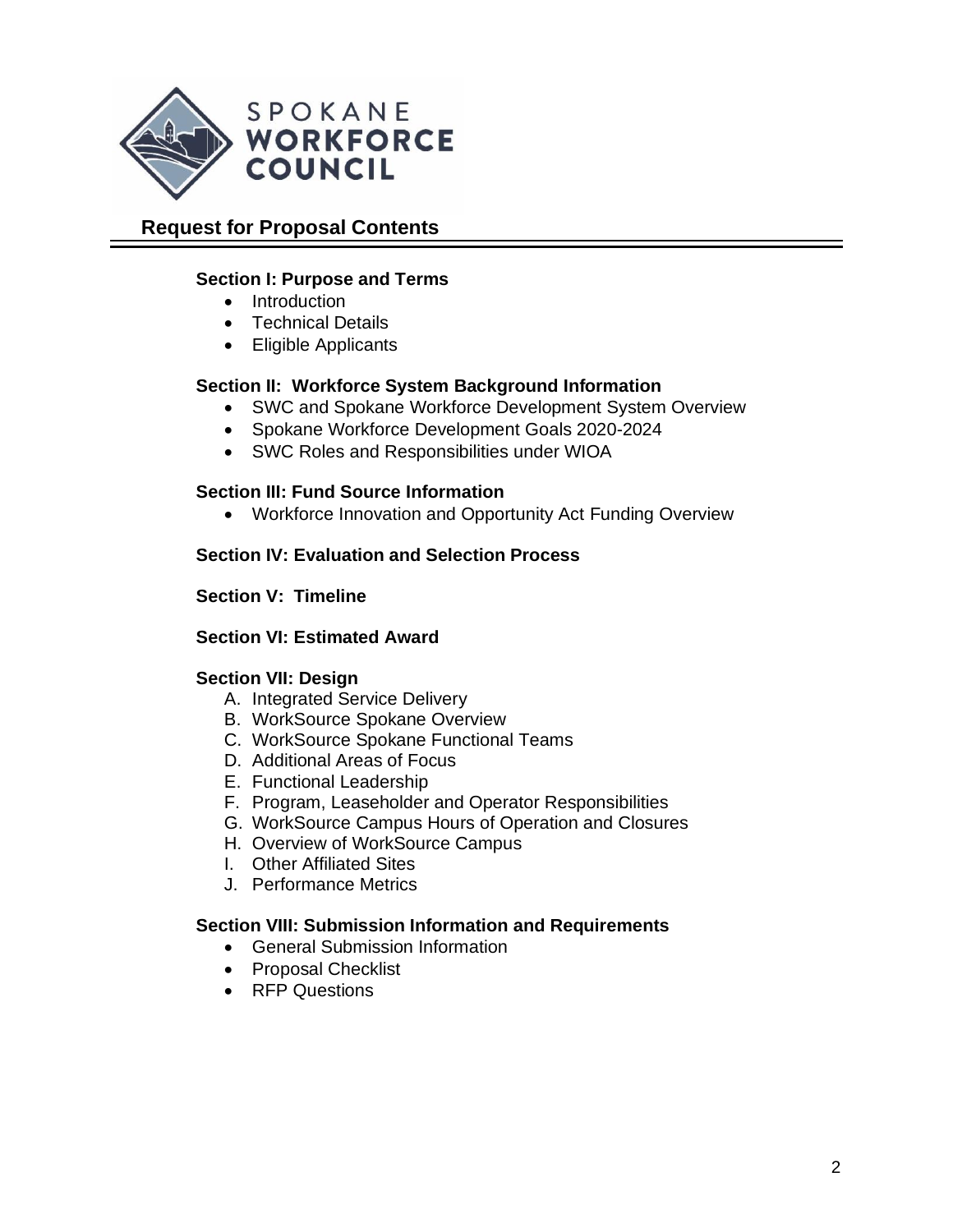

## *SECTION I: PURPOSE AND TERMS*

#### **Introduction**

The Spokane Area Workforce Development Council, DBA [Spokane Workforce Council](https://spokaneworkforce.org/) (SWC), is soliciting proposals to identify a consortium to deliver services at [WorkSource](https://worksourcespokane.com/)  [Spokane](https://worksourcespokane.com/) utilizing Workforce Innovation and Opportunity Act (WIOA) Title I Adult and Dislocated Worker funding. Unlike typical Adult and Dislocated Worker program Requests for Proposal (RFP), this RFP is designed to identify a consortium capable of offering services using Spokane's [integrated service delivery model,](https://spokaneworkforce.org/human-centered-design/) which was created using [Human](https://spokaneworkforce.org/human-centered-design/)  [Centered](https://spokaneworkforce.org/human-centered-design/) Design practices to best meet customer need. This model includes grouping services by functional team rather than by program or agency and co-enrolling most customers into WIOA Title 1 Basic Services and Wagner-Peyser, as well as other funding streams.

The SWC is proud of the work accomplished thus far by the leaders and staff at WorkSource Spokane to design and implement an integrated service delivery model that has been recognized as a [national best practice.](https://spokaneworkforce.org/featured/spokane-workforce-council-recipient-of-2020-wioa-trailblazer-award-from-the-national-association-of-workforce-boards/) On behalf of the of the local workforce system, the SWC will continue to support and drive change that advances the integrated service delivery model, as we believe it meets the vision and objectives set forth in [WIOA federal law](https://www.govinfo.gov/content/pkg/PLAW-113publ128/pdf/PLAW-113publ128.pdf) and improves customer experience and outcomes.

In addition to our ongoing support and investment in the integrated service delivery model, in the 2022-2023 program year we are expanding our areas of focus. We are seeking a consortium to partner with us, the [WorkSource Spokane One-Stop Operator](https://spokaneworkforce.org/workforce-resources/rfp/) and/or the Talent Solutions Team, as appropriate, to work towards collective goals and progress on the following:

- Exploring new ways to assist local businesses during times of talent shortages;
- Sharing promising practices with local businesses in the following: designing employment opportunities that most effectively attract potential candidates, offering family-friendly and family-wage employment opportunities, staff retention and succession planning;
- Increasing our commitment to equity and inclusion;
- Implementing best practices to support staff safety, mental well-being, professional development, and retention; and
- Exploring methods for measuring service delivery quality, effectiveness, and efficiency to ensure staff time results in employment outcomes for customers, e.g., in-person versus virtual, virtual from home versus virtual from office, quantity versus quality, oneon-one versus group services, job placement outcome goals for all services/teams versus number of services delivered, etc.

Due to changes brought forth by the pandemic, the role of the local workforce development system in assisting the local business community with identifying and retaining talent cannot be overstated. As thriving businesses are the cornerstone to workforce development and a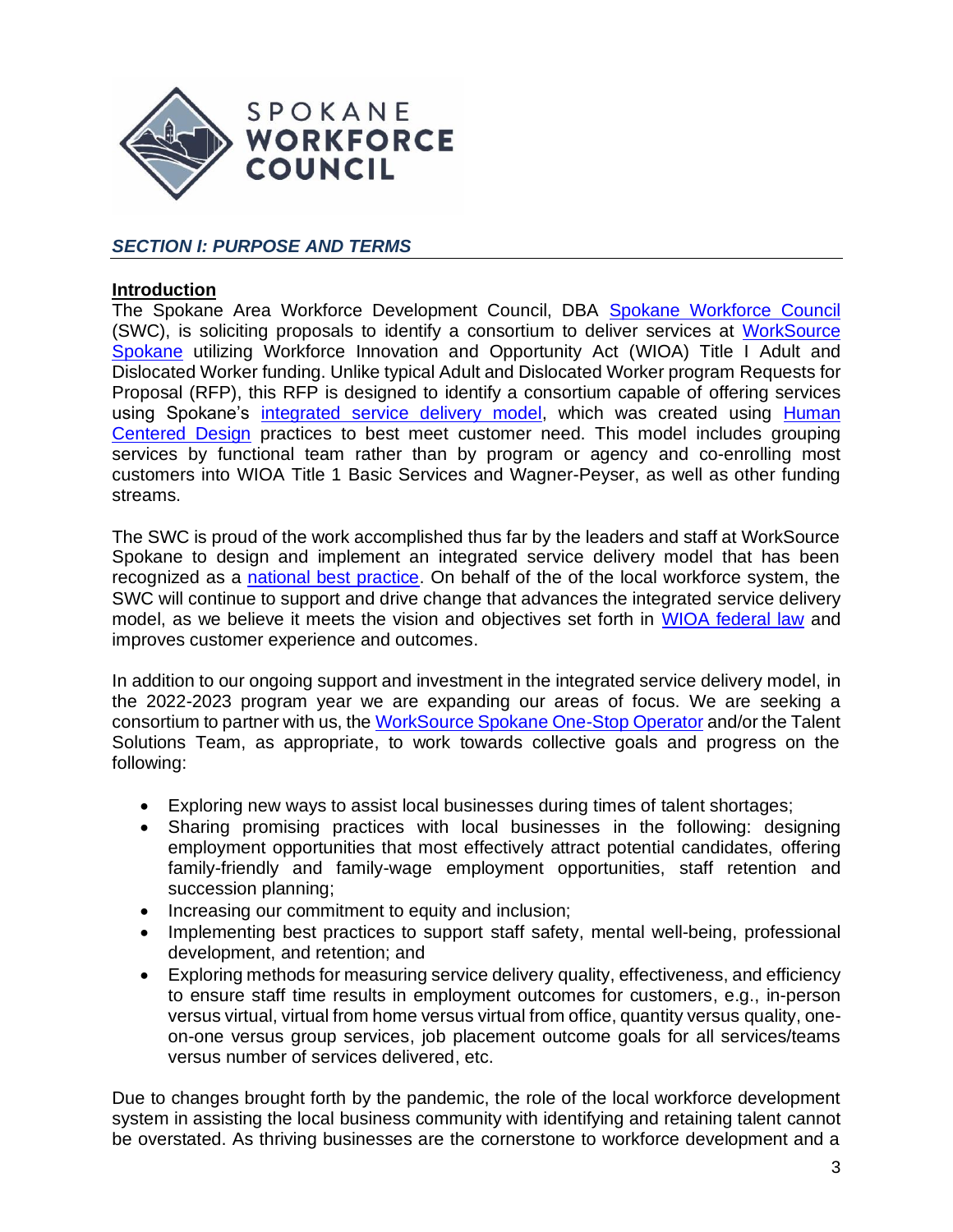strong community, we are seeking a consortium that clearly articulates their vision for utilizing funding issued through this RFP to not only support job seeker services, but also to aid the business community by:

- Incorporating the voice of business throughout the American Job Center;
- Designing customer service offerings tailored to assist job seekers with quickly connecting to open positions, particularly family-friendly, family-wage jobs;
- Identifying candidates to participate in job fairs and other service offerings made available by the **Talent Solutions Team**;
- Focusing on shorter-term learning/training options when appropriate;
- Increasing the focus on assessments to assist customers with identifying their skills, abilities and interests so they might consider non-traditional employment options; and
- Exploring all options for identifying new customers/job candidates.

## **Technical Details and Terms**

The integrated service delivery model is the cornerstone to WorkSource Spokane's success. It includes having all program services within the center broken out into service categories as defined by WIOA: Basic Career, Individualized Career, and Training. Using those categories, teams are designed to ensure job-seeking customers are ready to begin work by delivering career coaching, assessment, and workshop offerings, which will all be designed by considering the needs of the current and changing regional economy. The functional team model is described in more detail throughout this RFP, but in summary, functional teams at WorkSource Spokane include the Customer Access and Resource Team (welcome/greeter and technology hub – WIOA Basic Career Services), the Home Team (career coaching – WIOA Basic Career Services); Continuous Engagement Team (career coaching - WIOA Individualized Career and Training services); Workshop and Assessment Team (WIOA Basic Career and Individualized Career services); and Financial Aid and Resource Management Team (financial management and support). See Section VII – Design for more information about each team.

Consortia bidding on this RFP will be responsible for proposing how they would work with their members, other center partners, the One-Stop Operator, and the SWC to determine how to best deploy this funding to meet the objectives described throughout the RFP under the integrated service delivery model. The SWC encourages bidders to think of WIOA Title I consortium agencies as members of a larger WorkSource Consortium which includes required and voluntary partners. While WIOA Title I funding is critical to WorkSource Spokane operations (Title I constitutes approximately 25%-40% of the overall WorkSource budget, depending on the year), and WIOA law governs WorkSource one-stop operations, the larger WorkSource Consortium makes integrated service delivery possible. As such, bidders will be asked to provide an assurance that on-site/required partners will be contributing members at WorkSource Spokane and their funding streams will be honored, including programmatic goals. Detailed information regarding existing and required partners at WorkSource Spokane can be found in the [Spokane WorkSource System Memorandum of Understanding.](https://spokaneworkforce.org/workforce-resources/plans-mous/)

Services funded via this RFP will be delivered at WorkSource Spokane, a comprehensive American Job Center located at 130 S. Arthur St. (first floor) in Spokane, WA. WorkSource Spokane is located on the WorkSource Campus, which consists of [WorkSource Spokane,](https://worksourcespokane.com/) [Next Generation Zone,](https://nextgenzone.org/) and [the](https://my.spokanecity.org/news/stories/2018/10/24/envision-center-opening-in-january/) [Resource Center of Spokane County.](https://spokaneresourcecenter.org/) Bidding consortia should review all RFPs on the SWC website for additional information. The Talent Solutions Team will be rejoining WorkSource on-site in early 2022 (currently located in a separate building) to better meet the needs of the business community and to help ensure that the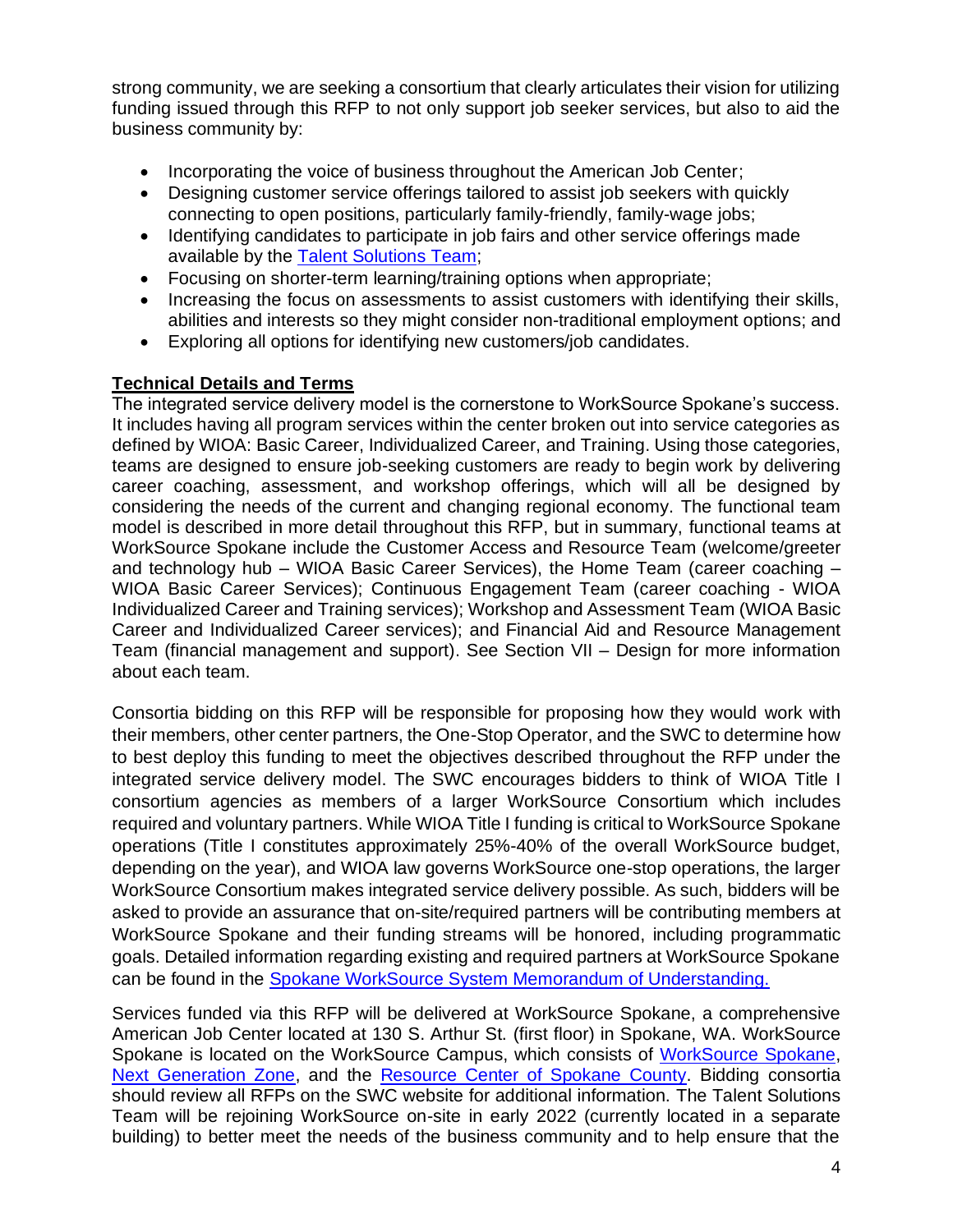voice of the business customer is central to all work completed at WorkSource Spokane.

The funding associated with this RFP will wholly or partially support management and program staff representing two or more agencies working together to provide job seeker services in a functionally integrated model. By bidding on funding through this RFP, consortia agree that if funded, they will support the Spokane [WorkSource Operator](https://wdcspokane.com/core/files/wdcspokane/uploads/files/One%20Stop%20Operator%20R1.pdf) model – including that the site is managed by the operator – and that all staff funded using Title I will be located at WorkSource Spokane, excluding staff located at Fairchild Air Force Base (see Section VII – Design), unless otherwise proposed by the consortium and approved by the SWC.

As will be addressed in contracts with selected agencies, this funding can only be used to support the goals and services outlined in this RFP. Awarded funding may not be used to support any work specific to the agency or to advance individual agency goals without prior approval from the SWC.

Contracts resulting from this RFP are anticipated to begin July 1, 2022 and end June 30, 2023. All contracts will be cost reimbursable (profit must be negotiated with the SWC) and will be one-year agreements. The SWC reserves the right to extend contracts up to two times, resulting in three one-year contracts. Contract extensions may be based on funding availability, satisfactory performance, and other factors. Contract extensions, if granted, will be subject to updated goals for the new program year, as well as awarding additional funding, as available.

Once the contract has been awarded, the SWC reserves the right to modify delivery design at any time, including infusing funds from alternate sources, in order to meet the needs of the workforce system. The SWC also reserves the right to de-obligate funds from contractors who fail to meet performance and/or expenditure requirements or in the event of a rescission of federal funds.

Agencies selected will be required to agree to the SWC's [General Terms and Conditions,](https://spokaneworkforce.org/wp-content/uploads/2022/01/Current-WIOA-Grant-General-Terms-and-Conditions.pdf) have all controls securely in place, and agree to comply with any policies created by the SWC and any applicable federal or state policies, regulations, or laws. Successful respondents to this RFP will be expected to participate in contract negotiations to establish the exact services to be provided and the costs of those services. The funding award will not be final until the Spokane Workforce Council and the prospective grantee(s) have executed a contract agreement. The final negotiated proposal narrative and budget schedule will constitute the Statement of Work for the contract. The content of the accepted proposals will become the basis for the negotiation of a final contract agreement. Applicants are advised that most documents in the possession of SWC are considered public records and subject to disclosure under the Washington State public records law.

This RFP does not commit the SWC to award a contract or pay any costs incurred in the preparation of a proposal to this request. The SWC reserves the right to request additional data, discussion, or presentation in support of written proposals; to reject any or all proposals received; to negotiate with all designated representatives; and/or to cancel in whole or in part this RFP if it is in the best interest of the SWC to do so. If the SWC does not receive responses that adequately address the services and outcomes requested, it is possible that no award will be made, that the RFP would be modified and rereleased, and/or that SWC staff would deliver services as authorized in state and/or federal policy.

A bidder may not be recommended for funding regardless of the merits of the proposal submitted if it has a history of contract non-compliance with the SWC or any other funding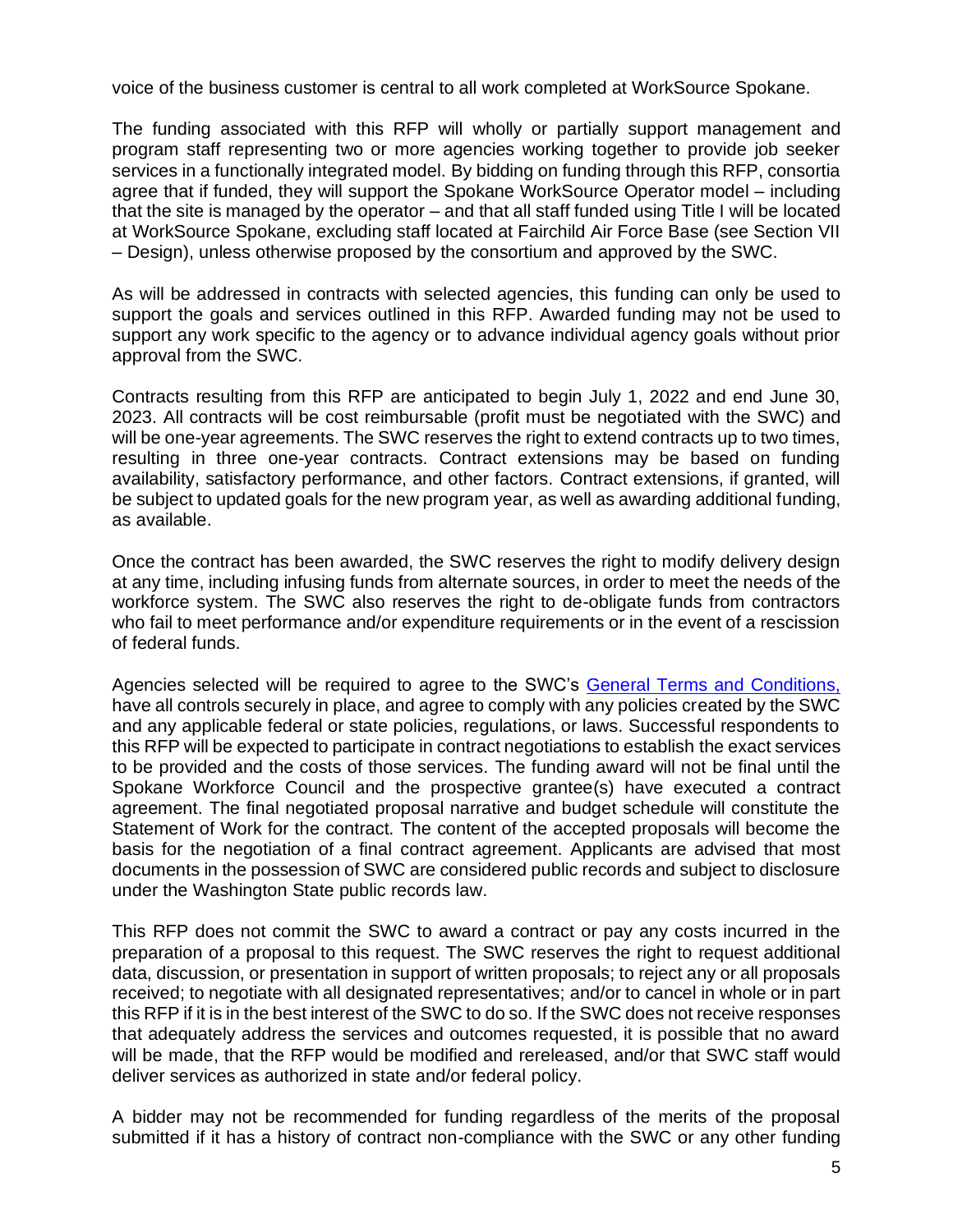source. Subcontracting is not permitted without written authorization from the SWC.

Bidders who have submitted a proposal may protest the award of the contract. The process for protesting the award is as follows:

- Protests must be filed in writing and be received by the Spokane Workforce Council by June 15, 2022. All protests are public information after the protest period ends.
- All protests must state the basis for the protest in clear terms and provide an alternative the protester finds acceptable. The basis of the protest must be a violation of a state or federal contracting law, rule, or regulation applicable to the contracting process.
- The SWC will review protests that meet the above conditions.
- During any part of the review or consideration, the protester may be asked to clarify or amplify statements or to provide proof of claims or other statements. Any such requests must be fully responded to within the time designated by the SWC. In the event a protester fails to respond, the protest will be dismissed, and no further protest will be accepted relative to this RFP.
- The SWC Chief Executive Officer, in consultation with the SWC board of directors, will review the protest and will issue a written response that is intended as a complete and final answer to the protest. A response will be issued no later than June 30, 2022.

## **Eligible Applicants**

Organizations eligible to submit proposals may fall within the following categories:

- Governmental agencies
- Private non-profit organizations
- Private for-profit businesses
- Educational entities

## *SECTION II: WORKFORCE SYSTEM BACKGROUND INFORMATION*

## **SWC and Spokane Workforce Development System Overview**

The Spokane Workforce Council, Spokane's local workforce board, is the policy and planning body for workforce development activities in Spokane County, pursuant to [PL 113-128](https://www.govinfo.gov/content/pkg/PLAW-113publ128/pdf/PLAW-113publ128.pdf)  [Workforce Innovation and Opportunity Act](https://www.govinfo.gov/content/pkg/PLAW-113publ128/pdf/PLAW-113publ128.pdf) (WIOA). The SWC board brings together business and community leaders, appointed by City of Spokane and Spokane County officials, to promote and expand workforce development activities to ensure the long-range economic vitality of the region. The intent of the workforce system is to provide an effective, locally-driven model that offers public- and private-sector leaders programs and resources to meet the unique needs of the regional labor market. Local boards drive innovation in workforce development at the local level to provide America with a highly skilled workforce that competes in the global economy.

The SWC oversees the [Spokane WorkSource System](https://spokaneworkforce.org/job-seeker-resources) and provides a portion of the funding necessary to operate the system, including through the WIOA Title I Adult, Dislocated Worker, and Youth program funding. The SWC oversight responsibilities include designation of the WorkSource and Next Generation Zone operators, administration of WIOA Title I program services, management of the Spokane WorkSource System Memorandum of Understanding [Infrastructure Funding Agreement,](https://spokaneworkforce.org/workforce-resources/plans-mous/) certification of WorkSource Spokane and affiliated service sites, setting of local performance standards, and other duties as assigned in the federal workforce law (WIOA) and associated regulations. The overarching intent of the SWC is to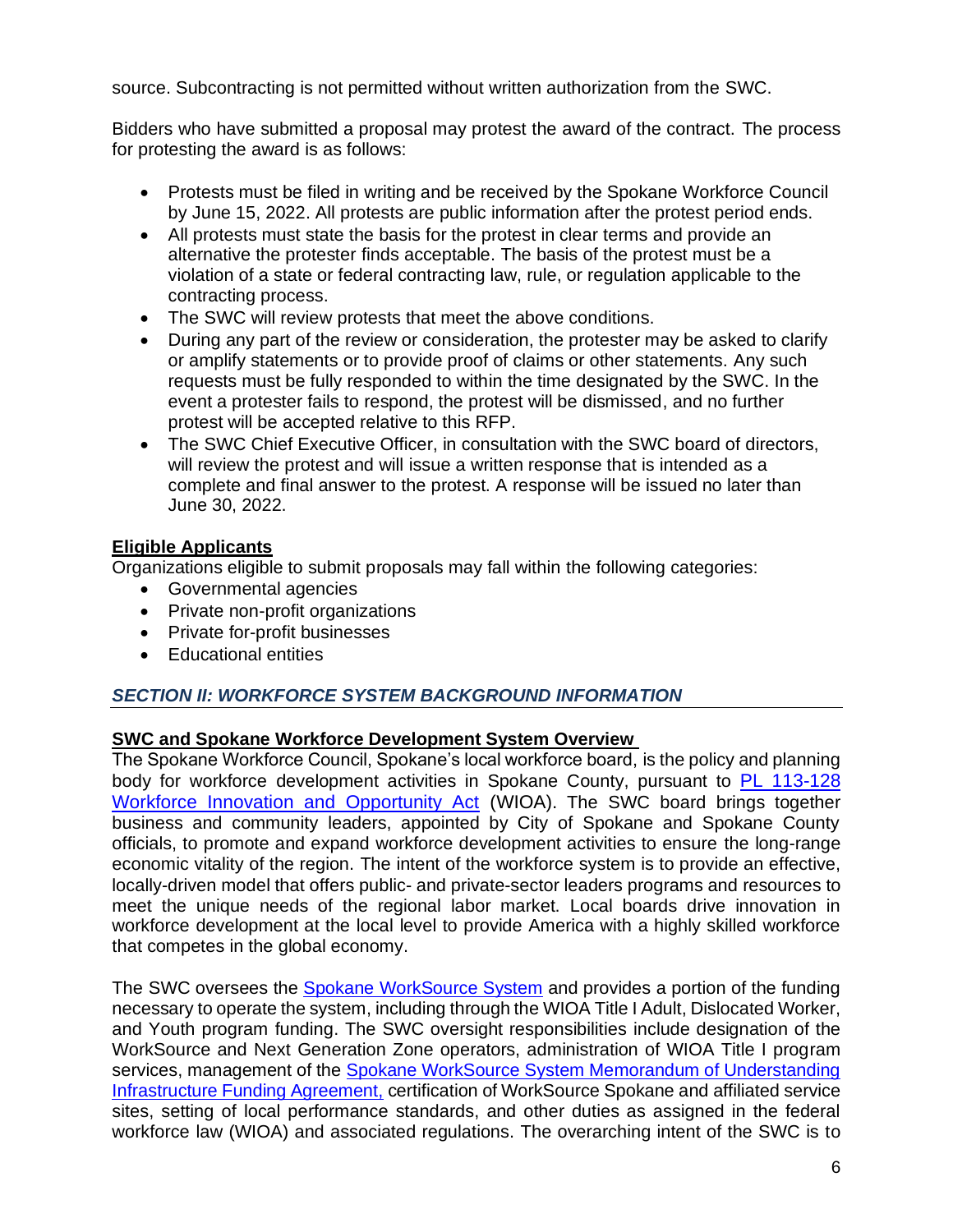help create a vibrant economy by leading and convening a workforce development system that can provide a skilled workforce that meets regional business needs.

#### **SWC Mission**

To elevate local workforce efforts with critical insights, researched guidance, innovative funding, and strategic partnerships so we can cultivate a flourishing Spokane, together.

#### **Vision**

A prosperous, enterprising Spokane region sustained by a diverse network of robust workforce resources.

#### **Purpose**

Prepare Spokane County's citizens for successful employment and help businesses meet their current and future human capital needs.

## **Equity Statement (Summarized)**

Our community will be strengthened when all members have a meaningful voice and increased access and will be elevated by creating a culture of hope and prosperity for all. [Click here for our full equity statement](https://spokaneworkforce.org/about-spokane-workforce-council/dei/)

## **Goals for Spokane Workforce Development Area 2020-2024**

The SWC's 2020-2024 **[Local Integrated Workforce Plan](https://spokaneworkforce.org/workforce-resources/plans-mous/) defines its mission**, vision, goals, and objectives, which reflect the need to provide multiple pathways toward creating a quality workforce for the various skill levels and occupations that support the regional economy. All bidders are encouraged to review this plan. In addition to remaining focused on the goals and target sectors defined in the integrated workforce plan, the SWC will continue to operate under the following guiding principles:

- Think and act as an integrated system that shares common goals, yet services are delivered by various partners with the best capabilities.
- Maintain and expand a delivery system that is responsive to employers, with services prioritized to respond to high-demand occupations and critical job needs of targeted industry sectors.
- Regularly review program and service performance for quality improvement and adapt to meet changing needs.

## **SWC Roles and Responsibilities as a Local Board under WIOA**

To ensure a well-coordinated workforce system, and per federal law, the SWC will take a lead role in the following efforts:

- Conduct workforce research and regional labor market analysis
- Convene regional workforce system stakeholders
- Direct services to businesses/business engagement strategies
- Develop career pathways
- Implement technology for the WorkSource System
- Coordinate with postsecondary education providers for workforce development efforts and related programming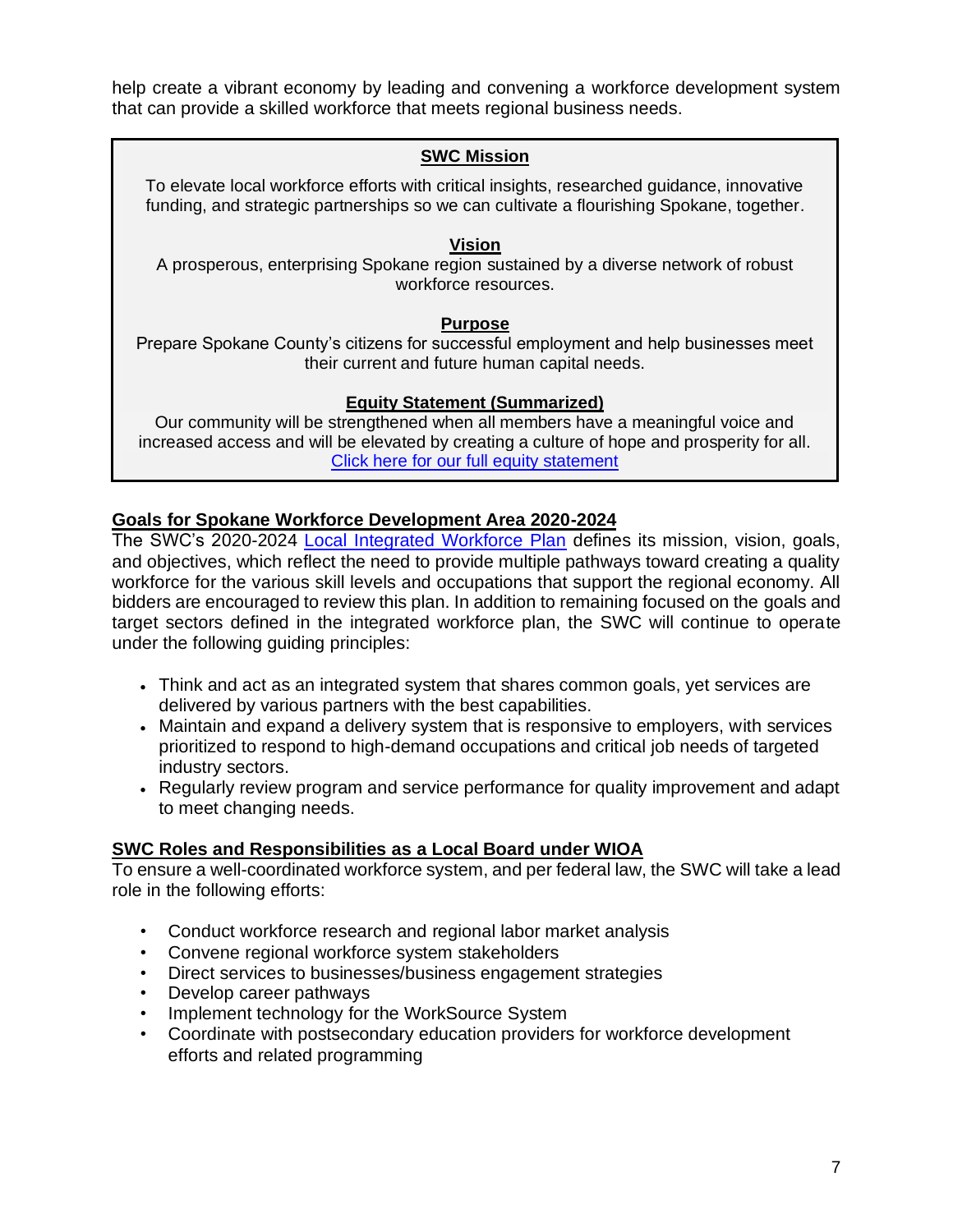## **Workforce Innovation and Opportunity Act (WIOA) Funding Overview**

This RFP was prepared based upon the [Workforce Innovation and Opportunity Act of 2014](https://www.doleta.gov/wioa/) (WIOA) and associated U.S. Department of Labor and Washington State regulations and guidance. WIOA was implemented to consolidate, coordinate, and improve employment, training, literacy, and vocational rehabilitation programs in the United States, and provides the framework for a national workforce preparation system that is flexible, responsive, customer-focused, and locally managed. Mandatory partners include WIOA Title I Adult, Dislocated Worker, and Youth programs; WIOA Title II Adult Education and Family Literacy; WIOA Title III Wagner-Peyser services; WIOA Title IV Vocational Rehabilitation; and others specified in the Act. Bidders are strongly encouraged to read this Training and Employment [Guidance Letter](https://wdr.doleta.gov/directives/corr_doc.cfm?DOCN=6455) 04-15 issued by the U.S. Department of Labor that outlines the vision for the One-Stop System under WIOA.

The three hallmarks of WIOA include:

- The needs of businesses and workers drive workforce solutions, and local boards are accountable for this within the communities they serve.
- One-Stop Centers (WorkSource centers) provide excellent customer service and focus on continuous improvement.
- The workforce system supports strong regional economies and plays an active role in community and workforce development.

The WIOA system is built around the following key principles:

- Increase access and opportunity, particularly for those individuals with barriers to employment, to ensure success in the labor market.
- Support the alignment of workforce investment, education, and economic development systems in support of a comprehensive, accessible, and high-quality workforce development system.
- Improve the quality and labor market relevance of workforce investment, education, and economic development efforts to provide workers with the skills and credentials necessary to secure and advance in employment with family-sustaining wages; and to provide employers with the skilled workers they need to succeed in a global economy.
- Promote improvement in the structure and delivery of services to better address the employment and skill needs of workers, job seekers, and employers.
- Increase the prosperity of workers and employers and the economic growth of communities, regions, and states, and the global competitiveness of the United States.
- For purposes of Title I, to provide workforce investment activities through statewide and local workforce development systems that increase the employment, retention, and earnings of participants and increase attainment of recognized postsecondary credentials by participants; and as a result, improve the quality of the workforce, reduce welfare dependency, increase economic self-sufficiency, meet the skill requirements of employers, and enhance productivity and competitiveness.

## *SECTION IV: EVALUATION AND SELECTION PROCESS*

The SWC Services and Oversight Committee, in partnership with the Youth Career Readiness Network, on behalf of the SWC Executive Committee, will be responsible for the proposal review and selection process. The review committee will be comprised of individuals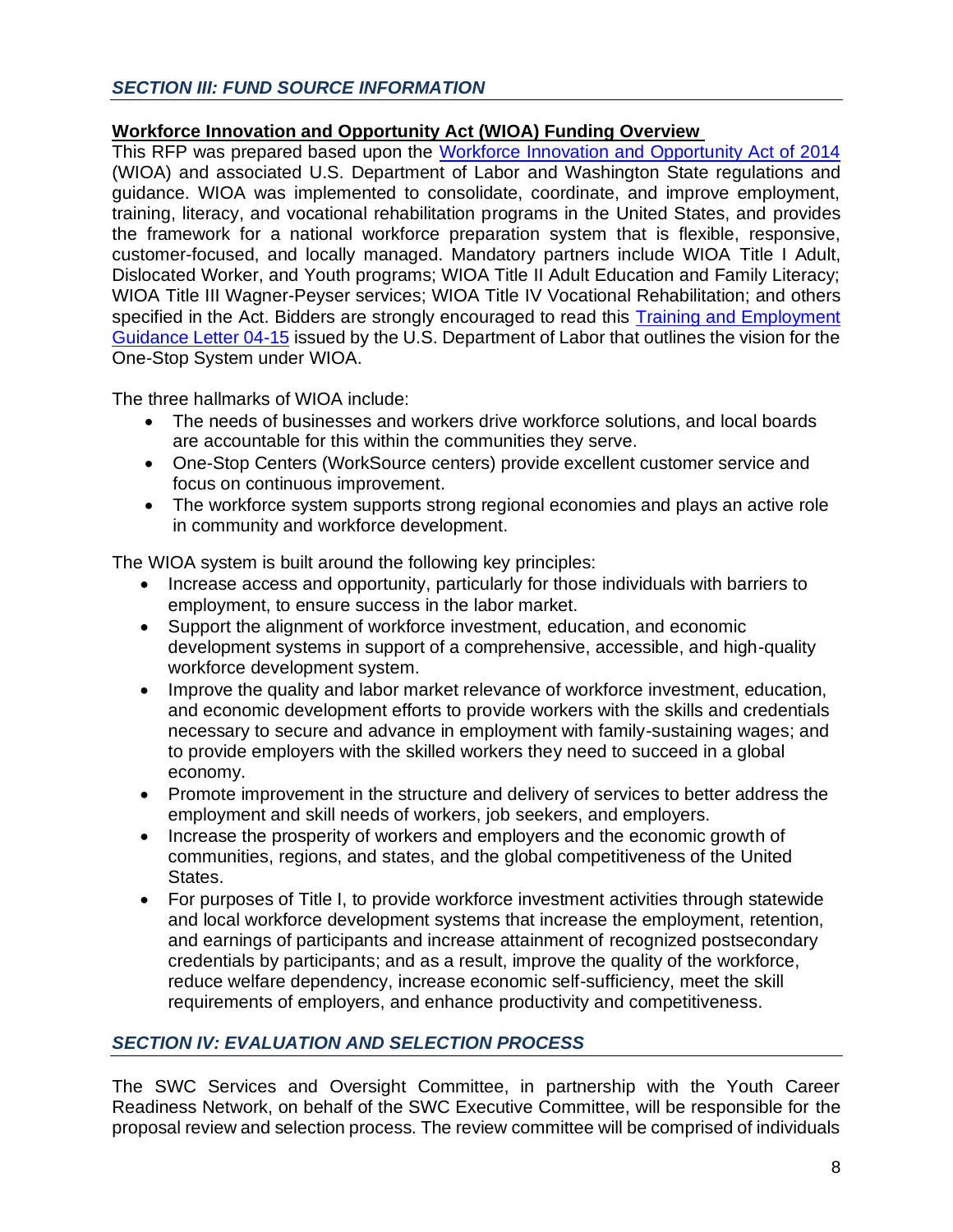who have no fiduciary interest in services offered through this RFP. SWC staff does not score proposals. Committee members will review and score proposals according to the criteria and assigned points specified in this RFP (points details are listed in Section VIII). Provisional awards will be made on May 26, 2022 by the SWC's Executive Committee, with the final vote occurring during the June 8, 2022 Spokane Workforce Council (full council) meeting.

| Dates (2022)* | <b>Activity and Time (Local Time)</b>                                                                                                                                                            |
|---------------|--------------------------------------------------------------------------------------------------------------------------------------------------------------------------------------------------|
| February 25   | RFP released and available at www.spokaneworkforce.org                                                                                                                                           |
| March 4       | Pre-registration for Bidders' Conference to admin@spokaneworkforce.org<br>(see SWC website for additional information)                                                                           |
| March 10      | Bidders' Conference** - 11:00 a.m. (see website for additional information)                                                                                                                      |
| April 27      | Written Q&A deadline - 5:00 p.m. All questions must be submitted in writing<br>to admin@spokaneworkforce.org. Note that all questions and answers will<br>be posted publicly on the SWC website. |
| May 3         | Proposals due electronically to admin@spokaneworkforce.org by 12:00 p.m.<br>(noon). Late proposals will not be accepted.                                                                         |
| May 4 - 17    | Evaluation of proposals                                                                                                                                                                          |
| May 18        | Bidding entities selected to present on 5/23 will be notified by 5:00 p.m.                                                                                                                       |
| May 23        | Presentations by selected bidders (by invitation only)***                                                                                                                                        |
| <b>May 26</b> | SWC Executive Committee proposal award approval                                                                                                                                                  |
| May 27        | Provisional contract award announcement                                                                                                                                                          |
| June 1 - 15   | Contract negotiations                                                                                                                                                                            |
| June 8        | Spokane Workforce Council Board of Directors vote on selected providers                                                                                                                          |
| June 15       | Deadline for appeal by COB                                                                                                                                                                       |
| July 1        | Contractors begin delivering services                                                                                                                                                            |

#### *SECTION V: TIMELINE*

\*The SWC reserves the right to make changes to the timeline.

\*\*The SWC will offer a single Bidders' Conference for all four RFPs currently posted. To ensure a productive conference, questions may be submitted in advance to [admin@spokaneworkforce.org,](mailto:admin@spokaneworkforce.org) which will allow staff time to research each question thoroughly.

\*\*\* The SWC reserves the right to ask selected bidders to give a presentation and participate in a question-and-answer session with the review committee.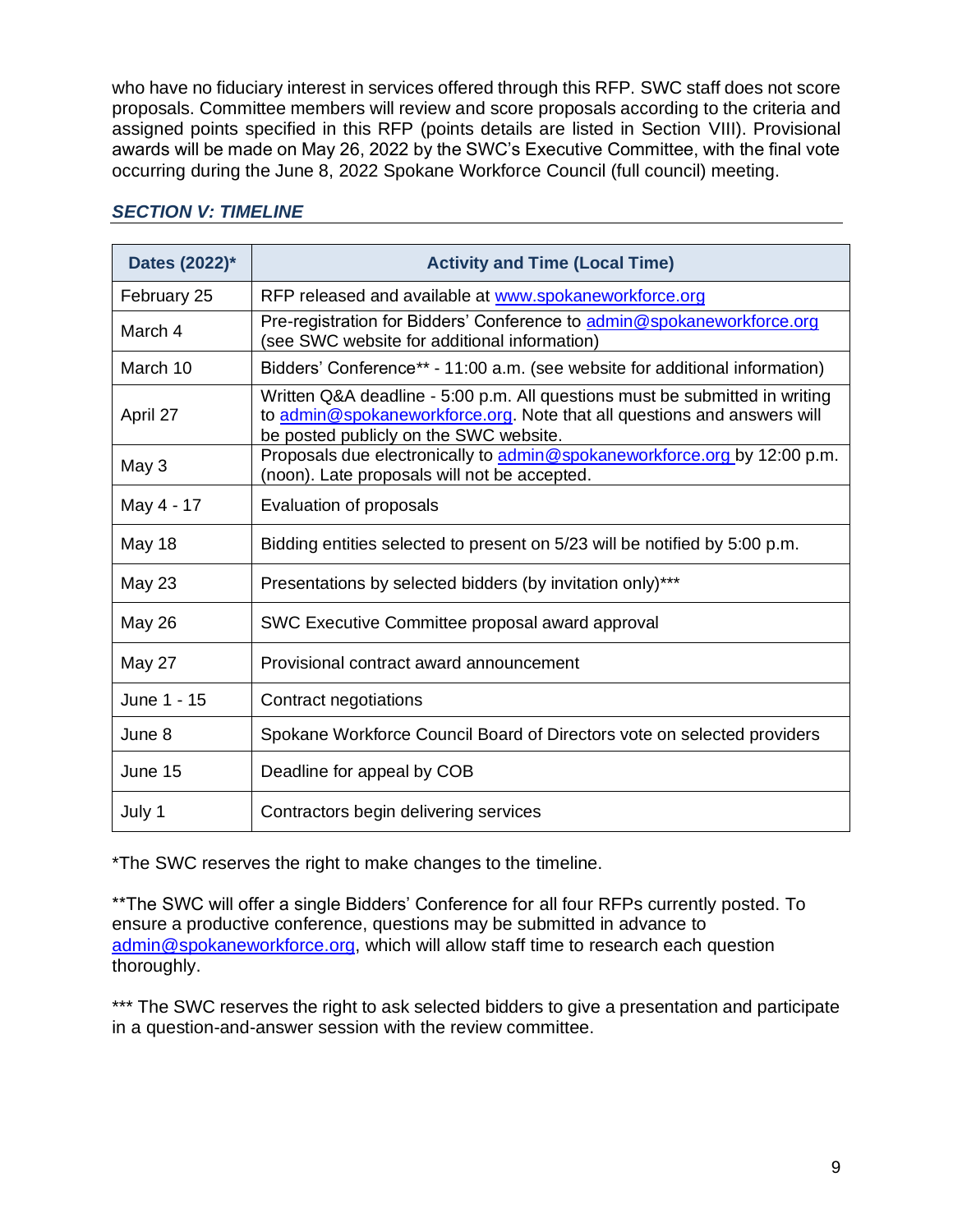| <b>PROGRAM YEAR 2022-2023 ESTIMATED FUNDING ALLOCATION*</b> |             |  |
|-------------------------------------------------------------|-------------|--|
| <b>WIOA Title I Adult</b>                                   | \$945,000   |  |
| <b>WIOA Title I Dislocated Worker</b>                       | \$900,000   |  |
| <b>TOTAL</b>                                                | \$1,845,000 |  |

#### Budget Specifics

- Budget must include all costs associated with operating the contract including salary, benefits, indirect, travel and rent.
- Rent at WorkSource will be paid via Infrastructure Funding Agreement (IFA) and should be budgeted at \$1,000 per month. This figure includes all costs necessary to have the operator at WorkSource – rent, electricity, computer, IT support, supplies, desk phone, etc. (\$12,000 annually). Additionally, bidders should include \$500 per FTE annually for IFA *Other Shared Costs.*
- Bidders do not need to include the following in their budget proposals as all will be covered by the SWC: staff training, accessibility enhancements, and assessments for customers.
- Refer to [budget form](https://spokaneworkforce.org/wp-content/uploads/2022/01/Sub-budget-template-With-Direct-Client-Services.xlsx) for additional information.

## *SECTION VII: DESIGN*

In order to deliver on the aspirations of the SWC Local Integrated Workforce Plan, the vision for a functionally integrated WorkSource Center and Campus, the vision for 2022-2023 addressed throughout this RFP, as well as the WIOA federal law, the SWC is seeking a consortium that can achieve goals through a strong, committed, flexible partnership involving entities with the expertise to fulfill aspects of the integrated service delivery model at our largest location, WorkSource Spokane.

## **A. Integrated Service Delivery**

The [integrated service delivery](https://spokaneworkforce.org/human-centered-design/) (ISD) model utilized at WorkSource Spokane reduces duplicative and administrative activities that add little value; instead the model allows staff to provide high-value services including screening, assessment, skill development, and skill certification relevant to regional economic and business needs in a team model that works for customers. Staff is organized into functional teams to meet the needs of customers, rather than to administer specific programs. The goal is for more people to get jobs, keep jobs, and earn better wages; and for businesses to find the talent they need to succeed and grow.

The components of integrated service delivery include:

- Co-enrollment and co-funding of job seekers using various funding streams, including private resources, to provide appropriate services regardless of categorical eligibility.
- Organizing staff and services around functions rather than programs or agencies, which allows for better service delivery based on subject matter expertise within the functional teams.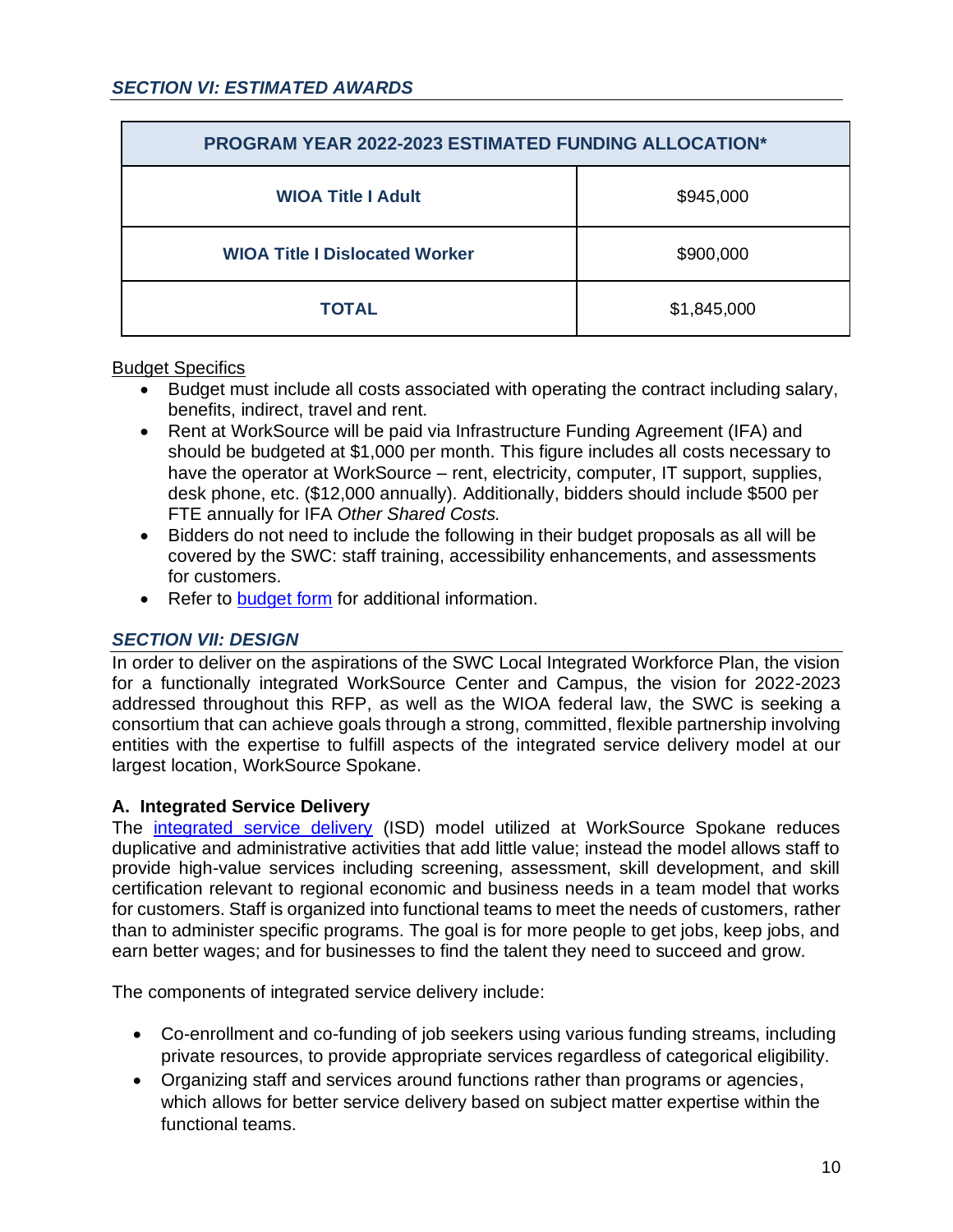- Using a common set of outcome measures for all customers.
- Providing a robust menu of services that improve outcomes.
- A greater focus on skill development and certification based on labor market requirements.
- Using customer input or Customer Centered Design processes to continuously improve services.

## **B. WorkSource Spokane Overview**

Established under the Workforce Investment Act and reauthorized in the [Workforce](https://www.doleta.gov/wioa/)  [Innovation and Opportunity Act of 2014,](https://www.doleta.gov/wioa/) the center offers training referrals, career counseling, job listings, and similar employment-related services. WorkSource Spokane, which is a certified Comprehensive One-Stop Center, has staff representing various partner organizations who provide these services and collectively employ approximately 50-65 staff and volunteers.

Partner organizations currently located at WorkSource Spokane include:

- Career Path Services
- Community Colleges of Spokane
- Division of Vocational Rehabilitation
- Goodwill Industries of the Inland Northwest
- Washington State Department of Labor and Industries
- Washington State Employment Security Department

## **WorkSource Spokane Mission**

Serving our business and career seeker customers in order to provide employment solutions and enhance the economic development of Spokane

## **C. WorkSource Spokane Functional Teams**

At the heart of WorkSource Spokane's philosophical ethos is the structuring of services around functional teams. This structure is designed to assist customers in navigating services and receiving the best possible employment solutions from staff members with a common functional expertise level. This functional team model embraces the talents and skills of staff in support of common processes and goals.

In 2022, WorkSource will offers the following functional teams unless another design is created in agreement with the SWC:

- Customer Assistance & Resource Team (welcome/greet)
- Home Team (career coaching WIOA Basic-Level Career Services)
- Continuous Engagement Team (WIOA Individualized-Level Career Services, supportive, and WIOA Training-Level services)
- Workshop and Assessment Team (WIOA Basic- and Individualized-Level Career Services)
- Financial Aid and Resource Management Team (financial management)
- Talent Solutions Team (separate [RFP\)](https://spokaneworkforce.org/workforce-resources/rfp/)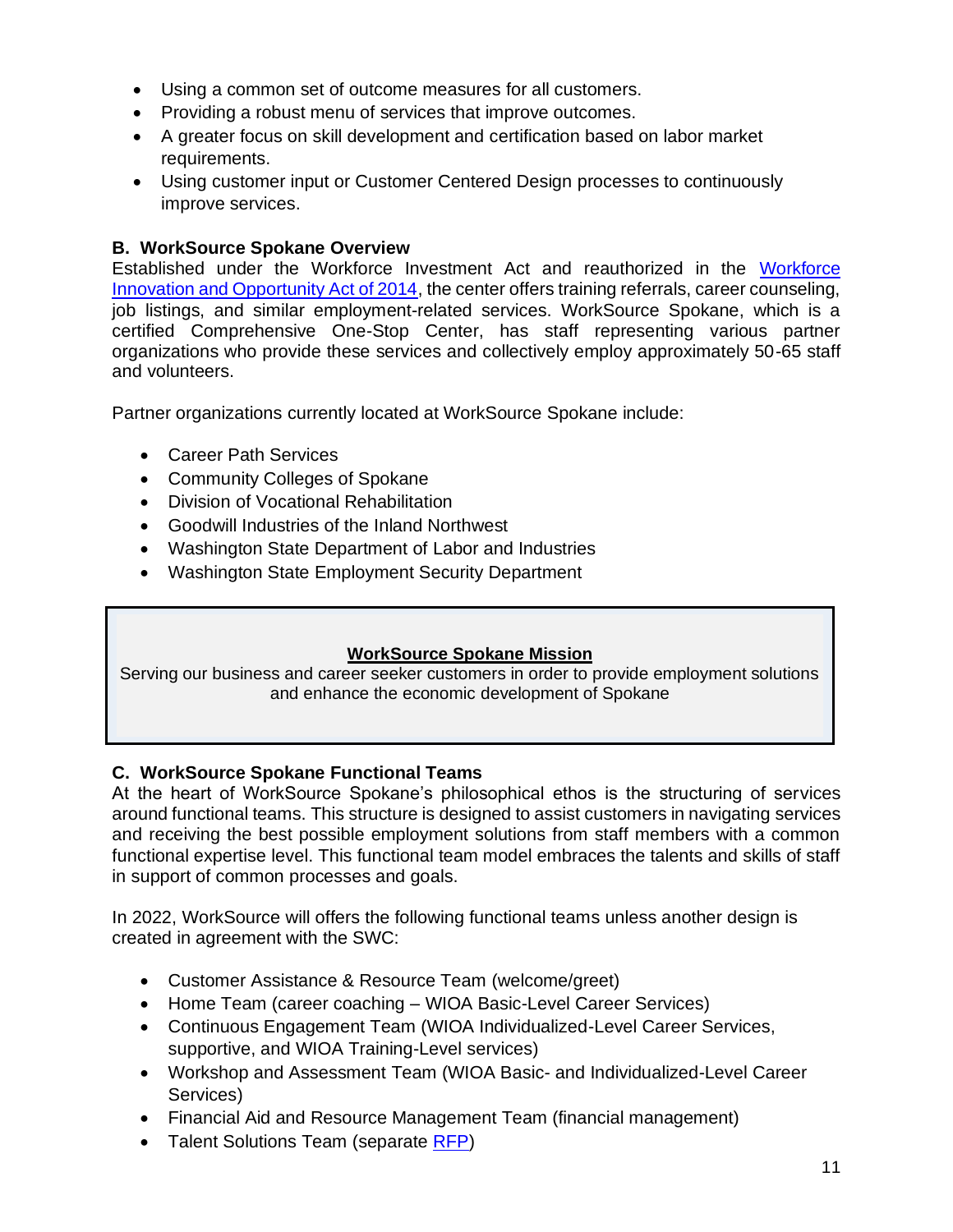## **Customer Assistance & Resource Team**

The Customer Assistance & Resource Team (CART) provides initial triage and some Basic Career Services. This team is the initial contact for most customers and thus must be wellskilled in understanding the overall services and functions of each team within the center. They provide customers information about how to best utilize WorkSource Spokane as their primary employment assistance resource, present each customer with an overview of the services offered at WorkSource, assist the HOME team with connecting customers to the technology center (see HOME team section for more details), assist customers with [WorkSourceWA.com](https://worksourcewa.com/) and [Career Quest](https://worksourcespokane.com/career-quest) (local tool) registration, schedule appointments, forecast future appointment needs, conduct outreach to promote services to community members who apply for unemployment insurance, and conduct follow-up services<sup>i</sup> and satisfaction surveys. Additionally, on behalf of WorkSource Spokane, the CART provides general office administration tasks such as room reservations and tracking attendance for allstaff meetings. Team members need to be familiar with various community partners and their services to make appropriate referrals for customer needs not met by WorkSource Spokane. On average, the CART provides approximately 16,000 customer assistance services annually.

Program funding streams typically utilized by this team to support staff time include but are not limited to:

- <span id="page-11-0"></span>o Reemployment Services and Eligibility Assessment (RESEA)
- o Temporary Assistance for Needy Families (WorkFirst)
- o WIOA Title I Adult and Dislocated Worker
- o WIOA Title III Wagner-Peyser
- o WIOA Title I competitive grants. In program year 2021, Employment Recovery National Dislocated Worker Grant

For program year 2021, the CART team consisted of 8 staff members, with 1.55 FTE funded by WIOA Title I Adult and Dislocated Worker.

## **Home Team**

The Home Team provides Basic Career Coaching, which is defined as a [Basic Career Service](https://wdr.doleta.gov/directives/attach/TEGL/TEGL_03-15_Acc.pdf) in WIOA law. Annually, this team provides approximately 8,000 career coaching sessions, which includes assisting customers with developing an employment action plan; supporting them with reaching their goals; and referring them to workshops, assessments, training, and hiring events.

WorkSource Spokane provides access to computer lab/resource room, known as the Hub, to all customers at the Basic Career Service level. The Hub is a central location where customers can use technology to access and apply to job postings, receive labor market information, conduct research related to employment, and receive expert advice from workforce professionals. Home Team staff support customers in the Hub by working rotating shifts and supporting the community volunteers that make the Hub model possible. The CART team also assists customers with accessing the HUB at a more basic level, including answering administrative questions for customers.

Program funding streams typically utilized by this team include, but are not limited to:

- Reemployment Services and Eligibility Assessment (RESEA)
- Temporary Assistance for Needy Families (WorkFirst)
- WIOA Title I Adult and Dislocated Worker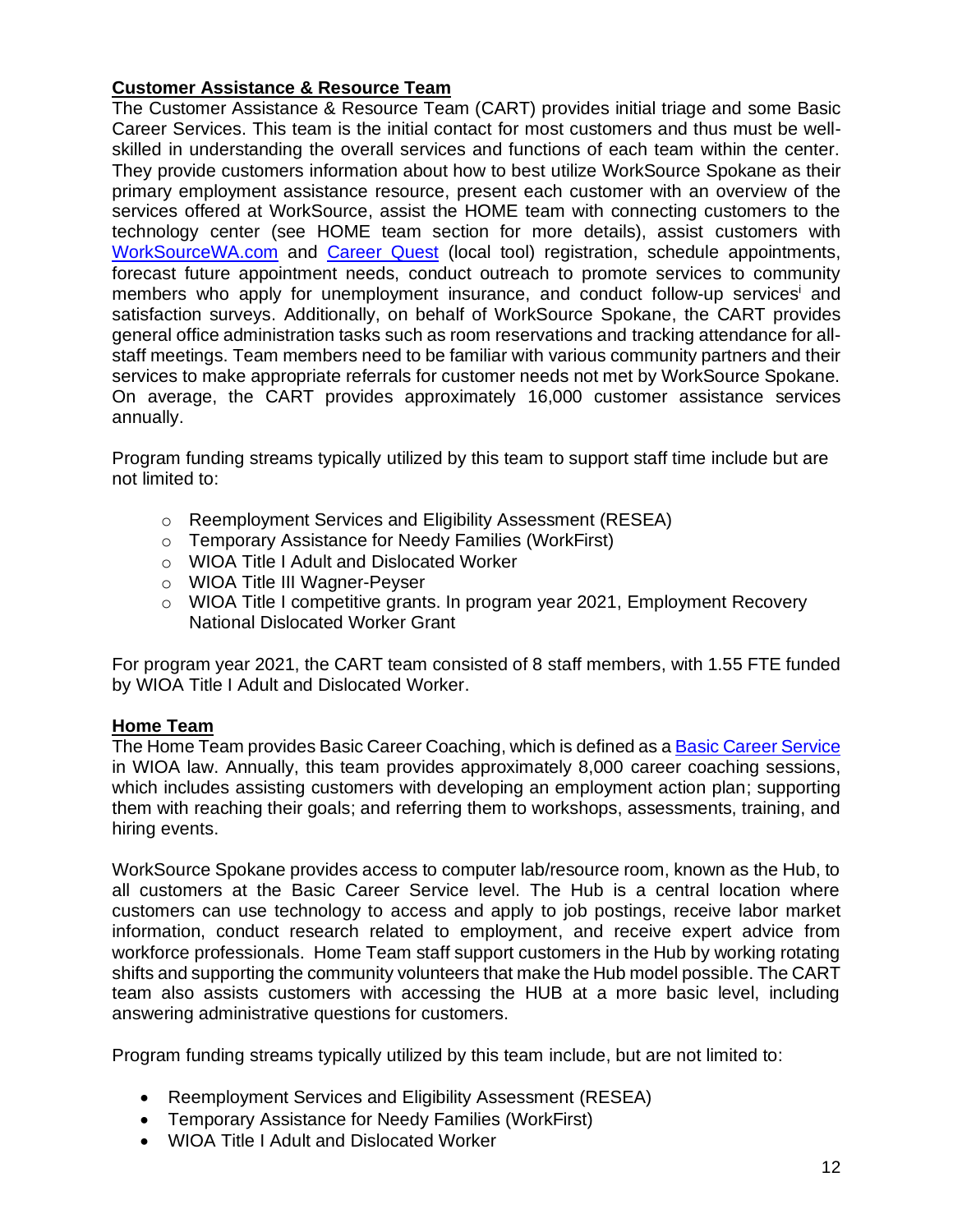- WIOA Title I Rapid Response
- WIOA Title III Wagner-Peyser

For program year 2021, the Home Team consisted of 13 staff members, with 2.75 FTE funded by WIOA Title I Adult and Dislocated Worker.

Basic Career Services in the Home Team are available to all customers, including those registered as an Adult and/or Dislocated Worker, and may include but are not limited to the following:

- Determination of eligibility to receive additional services beyond WIOA Basic Career Services;
- One-on-one or group services at the Basic Career Service level, including basic career coaching;
- Labor exchange services, including job search and placement assistance;
- Provision of referrals to and coordination of activities with other programs and services, including those within the one-stop delivery system and other workforce development programs when appropriate;
- Initial assessment of skill levels, aptitudes, abilities, and supportive service needs (includes referrals to Workshop and Assessment Team for formal assessments);
- Provision of workforce and labor market information, including the provision of accurate information relating to local, regional, and national labor market areas; job vacancy listings; information on job skills necessary to obtain the vacant jobs listed; information relating to local occupations in demand and their earnings; skill requirements; and opportunities for advancement for those jobs;
- Job search and placement assistance, and where appropriate, career counseling; and
- Consumer information regarding local performance, supportive services and how to file unemployment insurance claims.

For a full list of Basic Career Services authorized by WIOA, please review Training and [Employment Guidance Letter 19-16.](https://wdr.doleta.gov/directives/corr_doc.cfm?DOCN=3851)

## **Continuous Engagement Team**

The Continuous Engagement Team (CET) provides [Individualized, Training and Follow-up](https://wdr.doleta.gov/directives/attach/TEGL/TEGL_03-15_Acc.pdf)  [services as defined by WIOA](https://wdr.doleta.gov/directives/attach/TEGL/TEGL_03-15_Acc.pdf)<sup>i</sup> to approximately 750 customers at the Individualized Service level, with approximately 150-200 receiving Training services annually either fully or partially funded with Adult/Dislocated Worker grants. Customers who present with significant barriers and need services beyond the Basic Career Services level, as well as those who enter training and those who require regular follow-up support due to contractual requirements, are served by the CET. The CET develops Individual Employment Plans and provides personalized pre-vocational skills training, including development of learning skills, communication skills, interviewing skills, and others as needed to prepare individuals for employment or training opportunities. In addition, the CET determines support service necessity and suitability and coordinates with the Financial Resource Management Team for support service distribution to customers. The CET is also responsible for the development and maintenance of outreach and relationship building between community-based organizations and vendors for training.

For program year 2021, the CET consisted of 14 staff members, with 5.46 FTE funded by WIOA Title I Adult and Dislocated Worker.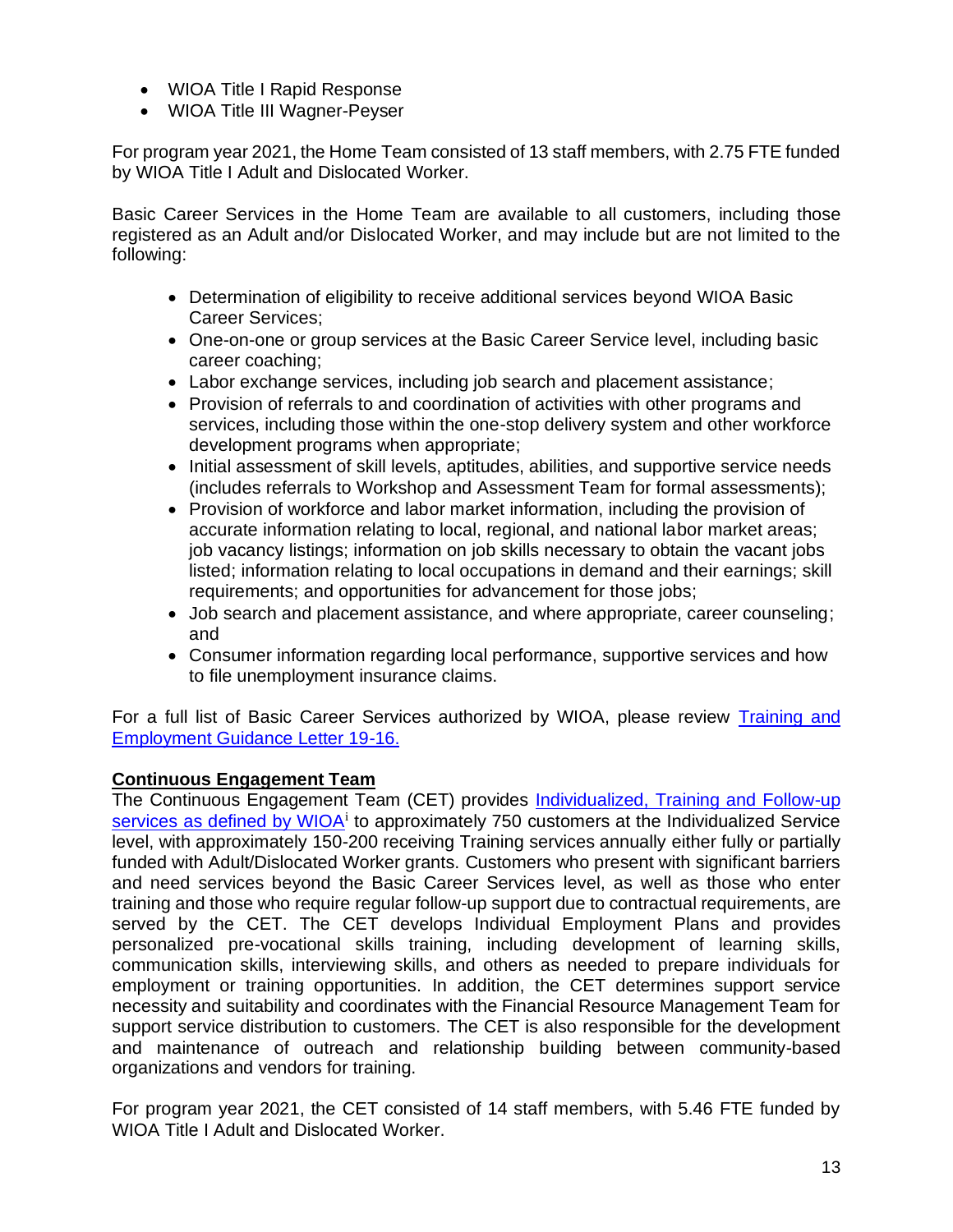Examples of fund sources utilized by CET:

- Local Veterans Employment Representative grant
- Reemployment Services Eligibility Assessments (RESEA)
- SNAP Employment and Training Funding (Basic Food and Employment BFET)
- Temporary Assistance for Needy Families (TANF)
- Trade Adjustment Assistance (TAA)
- WIOA Title I Adult and Dislocated Worker
- WIOA Title III Wagner-Peyser
- WIOA Title I competitive grants, for example Economic Security for All and Employment Recovery National Dislocated Worker Grant

Individualized Career and Training Services are available through the CET, and Title I funding can be used to support those who are eligible Adults and Dislocated Workers per WIOA. Bidders should review [SWC policies](https://spokaneworkforce.org/workforce-resources/policies/) for information on eligible individuals and services. To access most CET services, a customer will need to be recognized as eligible through the Full WIOA Title I eligibility determination process (see SWC Policy WS816 Eligibility and Documentation Requirements).

Funding used to directly support clients' needs through services like subsidized wages for paid work experience (WEX) or on-the-job training (OJT), funding for occupational skills training, and supportive services are deployed by the CET. For planning purposes only, please use the numbers below as a framework when putting together targets in budgets for your proposal. Numbers are for WIOA Adult and Dislocated Worker combined. Bidders can break numbers out between the programs and/or propose different numbers – these are provided as a framework only. Also bear in mind that for customers co-enrolled into multiple programs, their services can be paid with a blend of fund sources; WIOA Title I Adult and Dislocated Worker funds do not need to cover 100% of client costs<sup>1</sup>. Official targets will be determined during the contracting process with the selected consortium.

- Individualized Services: Approximately 500 new enrollments plus carry-in of 250 (existing customers as of July 1) =  $750$  customers total.
- Training Services (OJT or Individualized Training Account): Approximately 160 new services plus carry-in of 50 = 200 customers.
- Client costs that do not have targets in contracts but that need to be budgeted for:
	- o WEX Placements: Approximately 10 customers
	- o Customers receiving various supportive services (for example, gas vouchers, work clothing, etc.): Approximately 450 customers.

**Individualized Career Services** include, but are not limited to:

- In-depth evaluation to identify employment barriers and employment goals;
- Development of an individual employment plan to identify appropriate objectives and combination of services for the customer to achieve the employment goals;
- Group counseling;
- Individualized career planning;
- Business internships/paid work experiences;

<sup>&</sup>lt;sup>1</sup> Refer t[o SWC policies W408, W409, and W410 here](https://spokaneworkforce.org/workforce-resources/policies/) for additional information in determining how to plan cost per client for services.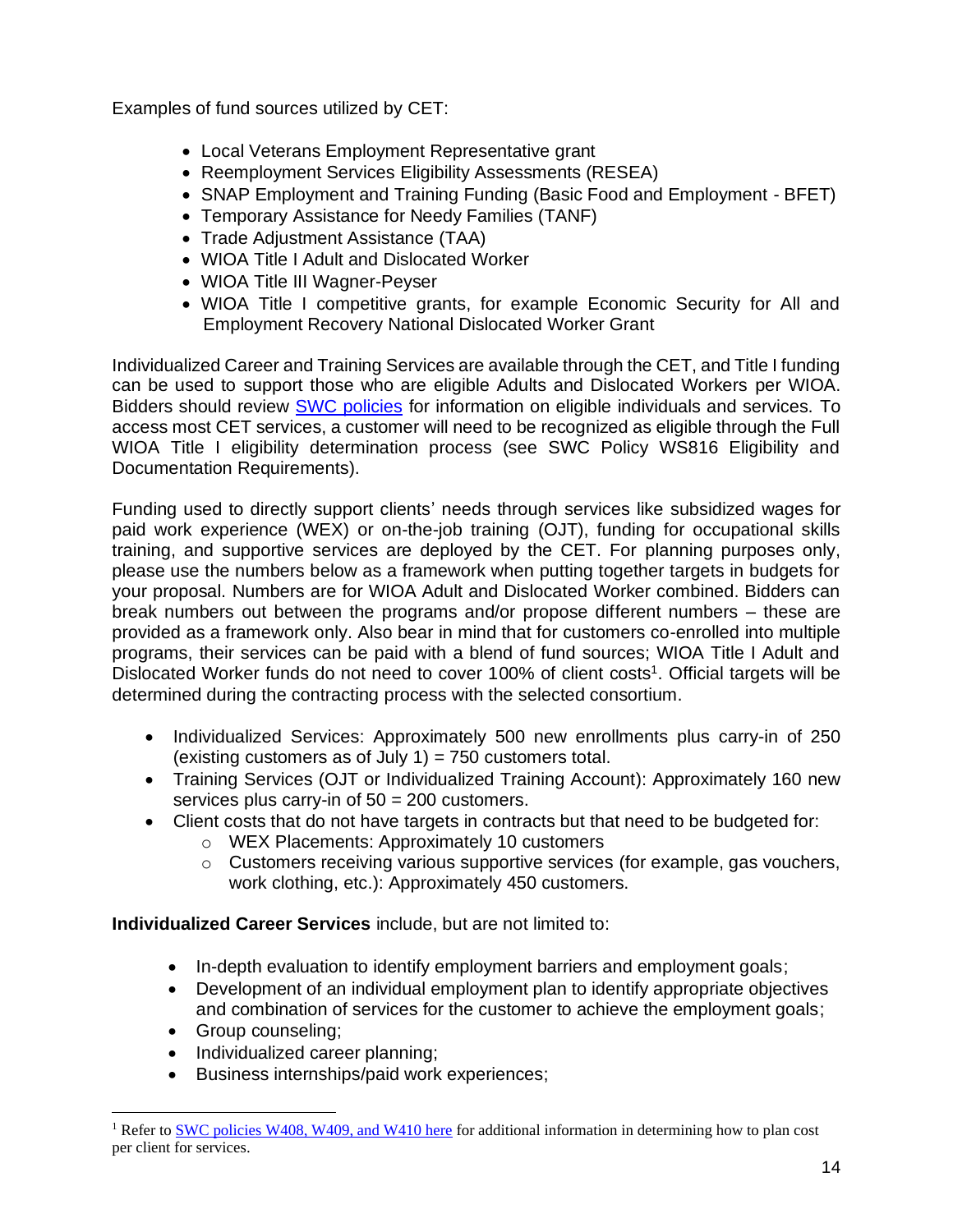- Short-term prevocational services including development of skills in learning, communication, interviewing, personal maintenance, and professional conduct to prepare individuals for unsubsidized employment or training;
- Workforce preparation services including development of basic academics, critical thinking, digital literacy, self-management, and non-specific employment skills such as safety, first aid, work-place hygiene, and hazardous materials handling;
- Financial literacy services;
- Job retention and wage progression services after placement; and
- Out-of-area job search assistance.

**Training Services** are available for eligible Adult and Dislocated Workers who - after an interview, evaluation or assessment, and career planning - are determined to be in need of training services to obtain or retain self-sufficient employment. When appropriate, a recent interview, evaluation, or assessment of the participant conducted pursuant to another education or training program may be used to justify delivery of training services. Training determination criteria are:

- Unlikely or unable to obtain or retain employment that leads to economic selfsufficiency or wages comparable to or higher than wages from previous employment through the career services alone;
- In need of training services to obtain or retain employment that leads to economic self-sufficiency or wages comparable to or higher than wages from previous employment;
- Has the skills and qualifications to successfully participate in the selected program of training services; and
- Unable to obtain grant assistance from other sources to pay for the cost of training.

Training services include:

- Occupational skills training;
- On-the-Job Training;
- Programs that combine workplace training with related instruction, which may include cooperative education programs;
- Training programs operated by the private sector;
- Skills upgrading and retraining;
- Entrepreneurial training;
- Adult education and literacy activities provided in combination with other training services; and
- Customized training conducted with a commitment by an employer or group of employers to employ an individual upon successful completion of the training.

**Retention services** (follow-up services[\)](#page-11-0)<sup>i</sup> are offered post-employment and are designed to assist customers in maintaining and succeeding in their jobs, as well as increasing wages to achieve self-sufficiency. Retention services must be provided as appropriate for participants who are placed in unsubsidized employment, for no fewer than twelve (12) months after the first day of employment. Follow-up services do not extend the date of exit in performance reporting. These services could include, but are not limited to:

• Additional career planning and counseling;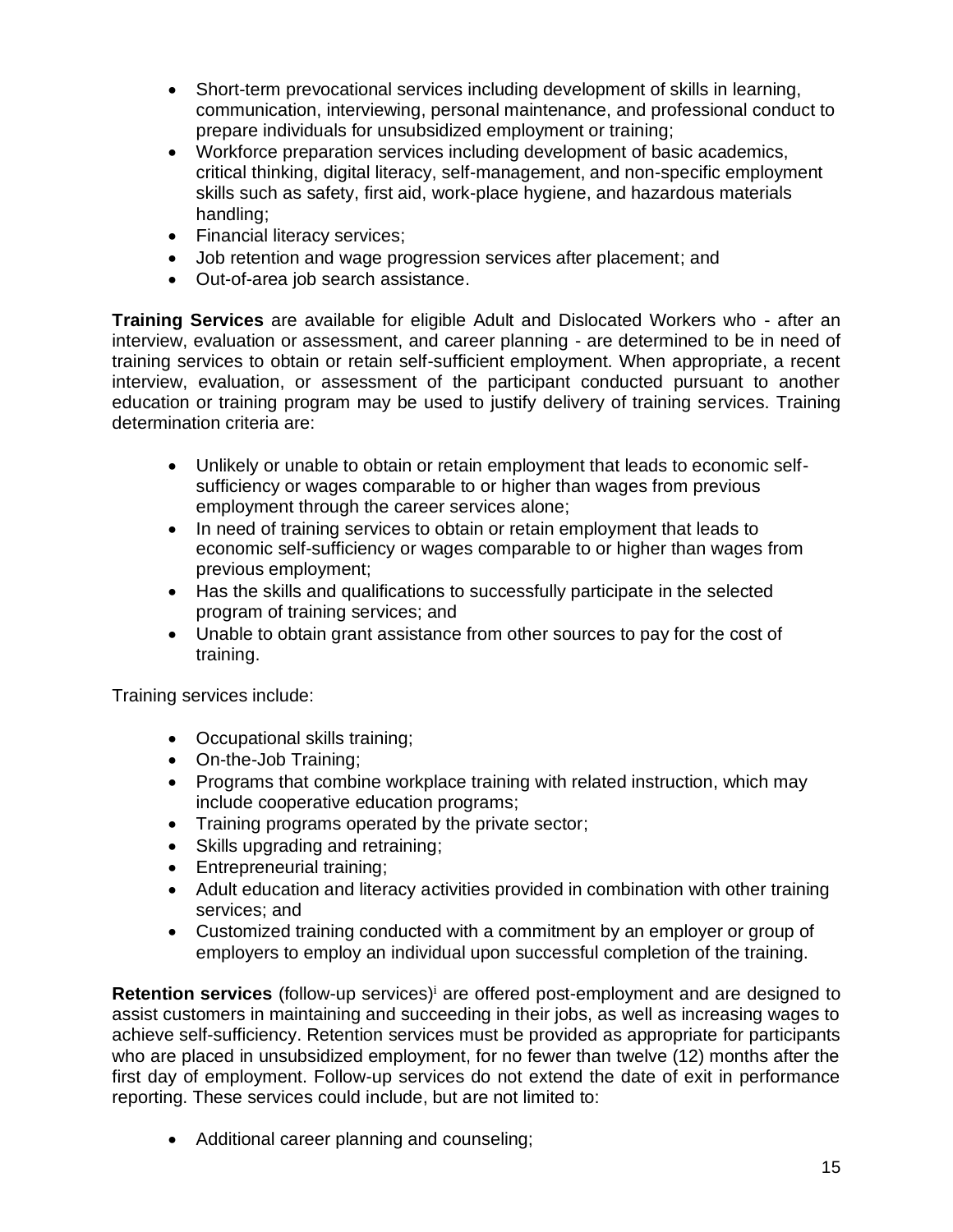- Contact with the participant's employer, including assistance with work-related problems that may arise;
- Peer support groups;
- Information about additional educational opportunities; and
- Referral to supportive services available in the community.

For a full list of Career Services authorized by WIOA, please review [Training and Employment](https://wdr.doleta.gov/directives/corr_doc.cfm?DOCN=3851)  [Guidance Letter 19-16.](https://wdr.doleta.gov/directives/corr_doc.cfm?DOCN=3851)

#### **Workshop and Assessment Team**

The Workshop and Assessment Team (WSAT) has two primary functions: (1) creating and offering workshops, and (2) leading assessment selection and delivery for WorkSource Spokane. Currently, the team serves approximately 6,500 participants with over 1,000 workshops delivered annually and provides approximately 220 customers with assessment services annually.

#### **Workshops**

For workshops, the team creates, provides, and continuously improves professional-level workshops and classes both virtually and in-person. Most workshops are considered a Basic Career Service as defined by WIOA, but a few are considered Individualized Career Services. This service strategy works both for our current customer base and will assist with future needs should we see an increase in customers. The WSAT works with employer advisors and the Talent Solutions Team to ensure the most current information is being presented in the workshops and analyzes customer feedback to continuously improve the classes being taught. Information on current workshop offerings can be found on the [WorkSource website.](https://www.worksourcewa.com/microsite/Content.aspx?appid=WAWORKSHOPS&pagetype=simple&seo=workshops-calendar&webname=worksource-spokane&area=Spokane)

WSAT members should be well-versed and trained in adult learning theory and facilitation skills. In addition, any staff member wanting to facilitate a workshop must be "certified" by the WSAT Manager and their respective agency supervisor prior to facilitating. This "certification" can be created locally to ensure the appropriate level of understanding and comprehension of the course material to effectively facilitate the specific workshop. Instructors must be proficient in delivering the material in a virtual platform, as well as in a classroom setting, with the option for customers to attend hands-on labs as well.

While most workshops are considered a WIOA Basic Career Service, those that offer multiday content will require customers to be enrolled at the Individualized Career Services level in either WIOA Title I or Title III. Title I funding can be used for any aspect of the workshop team but customers must be correctly enrolled at either the basic or individualized level, respectively. Instructors may be employees of agencies located at WorkSource, or bidders can propose how they would contract for these services. For a full list of Career Services authorized by WIOA, please review [Training and Employment Guidance Letter 19-16.](https://wdr.doleta.gov/directives/corr_doc.cfm?DOCN=3851)

#### Assessments

In addition to being responsible for workshops, this team also works with job seekers and employers to deliver state-of-the-art employment-related assessments to ensure better job matches and improve customer satisfaction. This team proctors assessments, promotes the use of assessments, researches and implements new assessments and skill discovery tools, and provides expert interpretation of assessment results to employers, job seekers, and staff. The team also assists job seekers with taking and interpreting basic level assessments on skills, abilities, and interests.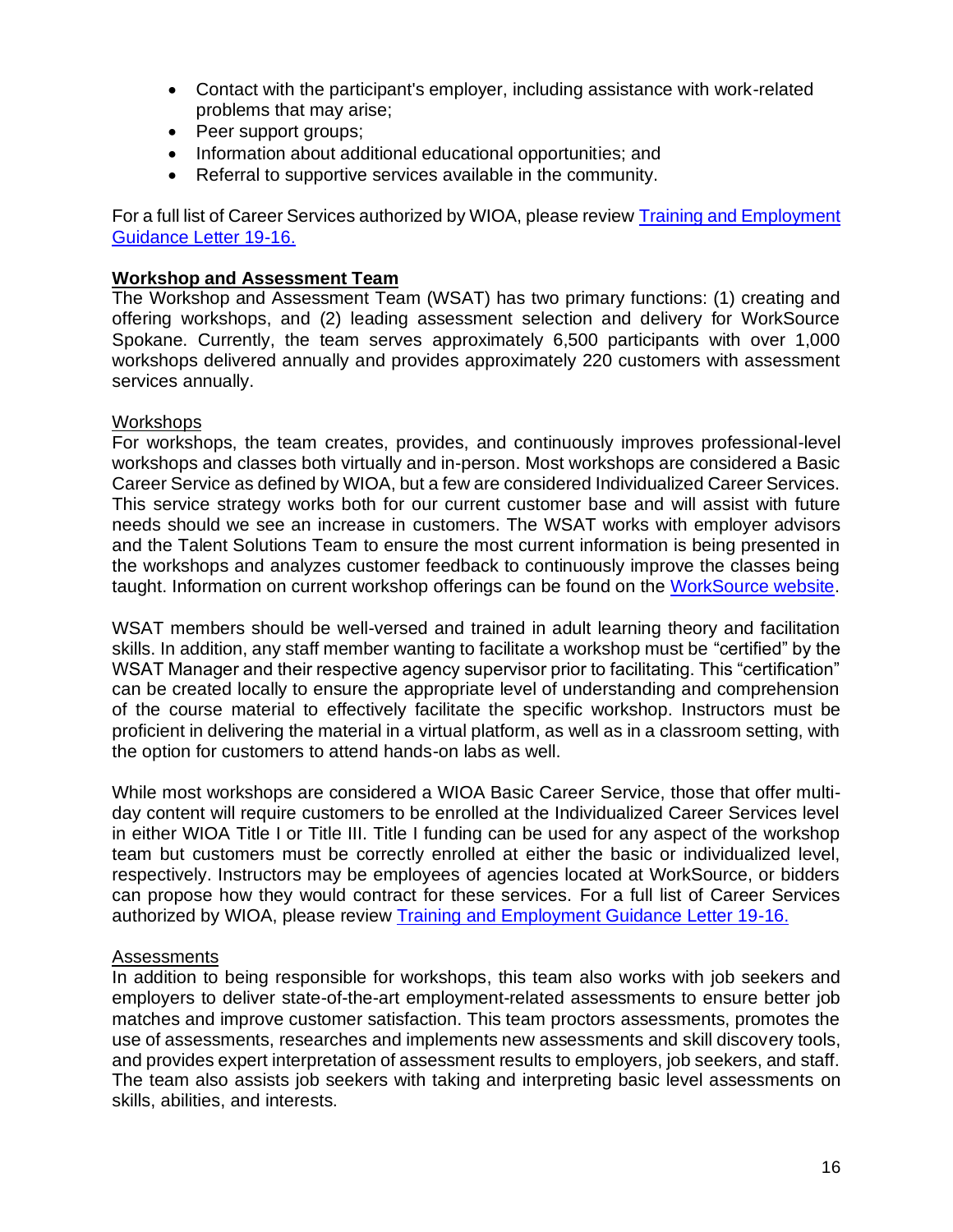While most assessments are considered a WIOA Basic Career Service, those that are comprehensive or specialized in nature (as defined in [SWC Policy WS816 R1 –](https://spokaneworkforce.org/workforce-resources/policies/) Attachment [C\)](https://spokaneworkforce.org/workforce-resources/policies/) will require customers to be enrolled at the Individualized Career Service level either in WIOA Title I or Title III. The following is an overview of the assessment levels:

- Basic assessments (Basic Career): A cursory or general assessment of a client's skills, education/career objectives, and/or service needs.
- Comprehensive assessments (Individualized Career): Assess a complete inventory of a customer's skills, including level of proficiency or a complete inventory of service needs.
- Specialized assessments (Individualized Career): Assess skills that involve specific knowledge or training or specific service needs in great detail.

Examples of fund sources utilized by the Workshop and Assessment Team:

- Reemployment Services Eligibility Assessments (RESEA)
- Temporary Assistance for Needy Families (TANF)
- Washington State Department of Labor and Industries
- WIOA Title I Adult and Dislocated Worker
- WIOA Title I Rapid Response
- WIOA Title III Wagner-Peyser

For program year 2021, the WSAT consisted of 7 staff members, with 2.8 FTE funded by WIOA Title I Adult and Dislocated Worker.

#### **Financial Aid and Resource Management Team**

The Financial Aid and Resource Management Team (FiRM) plays a critical role at WorkSource Spokane, serving as the team responsible for the integrity of individual programs, allowing the rest of the center to blend service offerings in an integrated environment to meet customer needs. In this role, they are the team responsible for understanding the various program contracts and performance measures, program eligibility requirements, and serving as the central source for fiscal and programmatic information for WorkSource management and staff.

The FiRM determines eligibility for Individualized and Training level programming and is responsible for auditing customer files for accuracy, ensuring fiscal and programmatic quality control, program data analysis, and program reporting. The team monitors the performance of all WorkSource contracts and works directly with functional team leads in managing funding stream budgets. In addition, the FiRM maintains the WorkSource Continuous Quality Improvement database which provides customer feedback analytics for WorkSource leadership and staff. The FiRM is responsible for managing \$2 million in client funding annually.

Examples of other fund sources utilized by the FiRM:

- SNAP Employment and Training (Basic Food and Employment BFET)
- Temporary Assistance for Needy Families (TANF) (WorkFirst)
- Trade Adjustment Assistance (TAA)
- WIOA Title I Adult and Dislocated Worker
- Reemployment Services Eligibility Assessments (RESEA)
- WIOA Title III Wagner-Peyser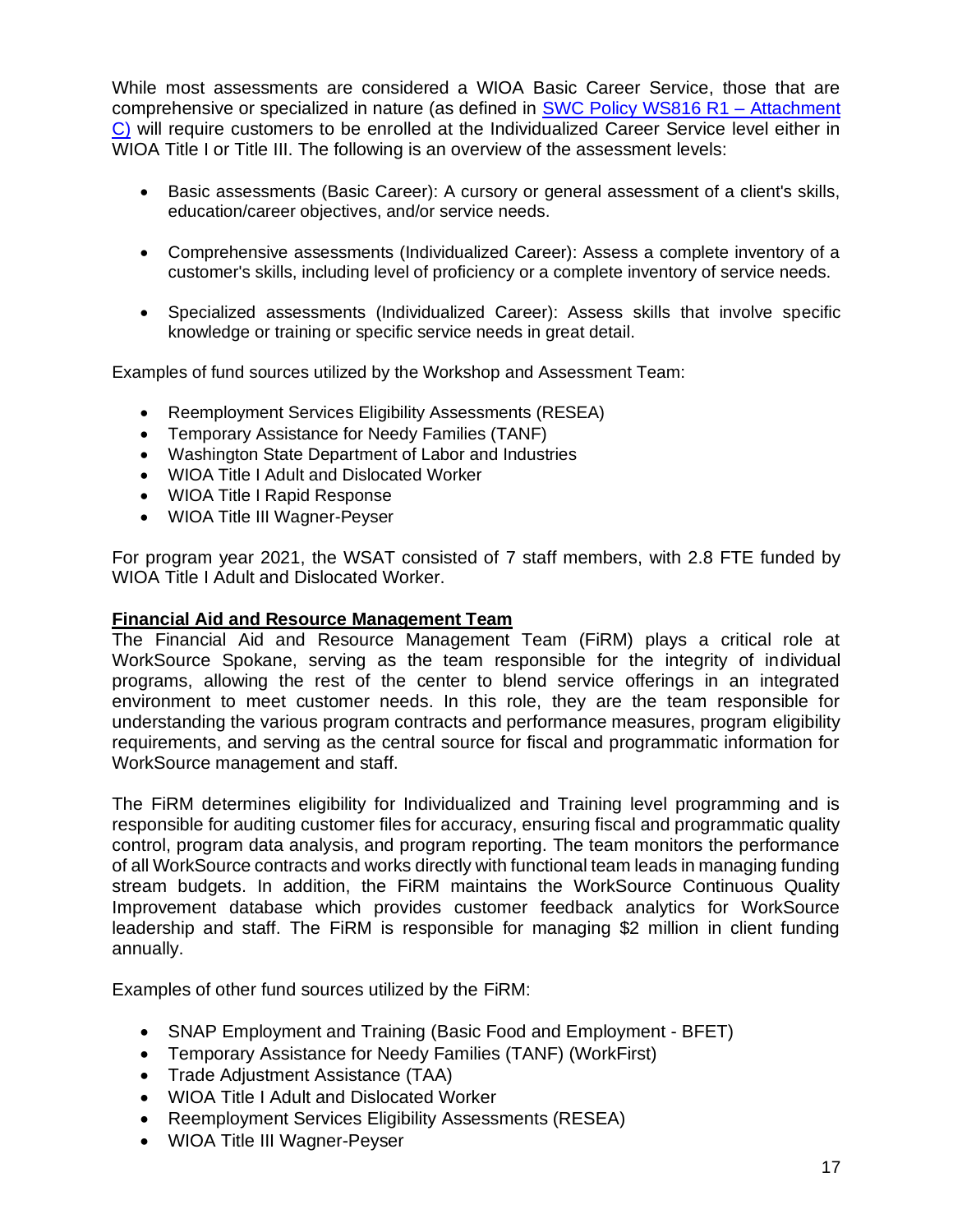• WIOA Title I competitive grants, for example Economic Security for All; Employment Recovery National Dislocated Worker Grant

For program year 2021, the FiRM team consisted of 6 staff members, with 1.71 FTE funded by WIOA Title I Adult and Dislocated Worker.

WIOA Title I funding may be used to support any aspects of the FiRM team's work. Specific duties include:

- Determining program eligibility for Individualized Career and Training level services;
- Processing supportive services requests;
- File management, including paper files and training staff on how to manage paperless files;
- Ensuring programmatic and fiscal quality control;
- Program data analysis, WIOA program reporting, and WIOA quarterly reporting;
- Ensuring performance on all contracts, and if there is a problem, working with WorkSource and SWC leadership to create a solution;
- Managing data entry for all career service levels, which can include training staff how to correctly input data and monitoring to ensure data integrity;
- Managing processes and files for program and fiscal compliance;
- Processing OJT and WEX payments and protocols to ensure compliance;
- Creating and/or managing universal financial aid/program enrollment forms and processes; and
- Creating and/or managing universal voucher processes.
- Reporting and monitoring, including contract reporting, managing performance, managing state and local monitoring reviews, developing local reports as needed, e.g. quarterly dashboard to assist the One-Stop Operator, monthly/quarterly reports for fund sources, and providing the data necessary for monthly and quarterly performance reporting for various funding streams.

## **Talent Solutions Team**

The Talent Solutions Team provides services to local businesses on behalf the SWC and the entire WorkSource System in coordination with WorkSource Spokane, Next Generation Zone, and the Resource Center of Spokane County. Funding to support this team is being bid out separately (see SWC website for additional information) and does not need to be included in your consortium's response.

The intent of [talent solutions/business services](https://worksourcespokane.com/employers) is to connect employers to workforce development resources with the goals of strengthening and growing the economy, supporting job creation, and meeting the hiring needs of employers.

- Provision of basic talent solutions services including establishing relationships with area employers in order to assist with their workforce needs, providing recruitment and placement assistance for employers that meets their needs, and understanding regional business needs and communicating those needs to the broader WorkSource System.
- Talent pipeline and placement services for customers at WorkSource Spokane, the Next Generation Zone, and the Resource Center of Spokane County.
- Campus wide hiring events and large-scale community-wide job fairs.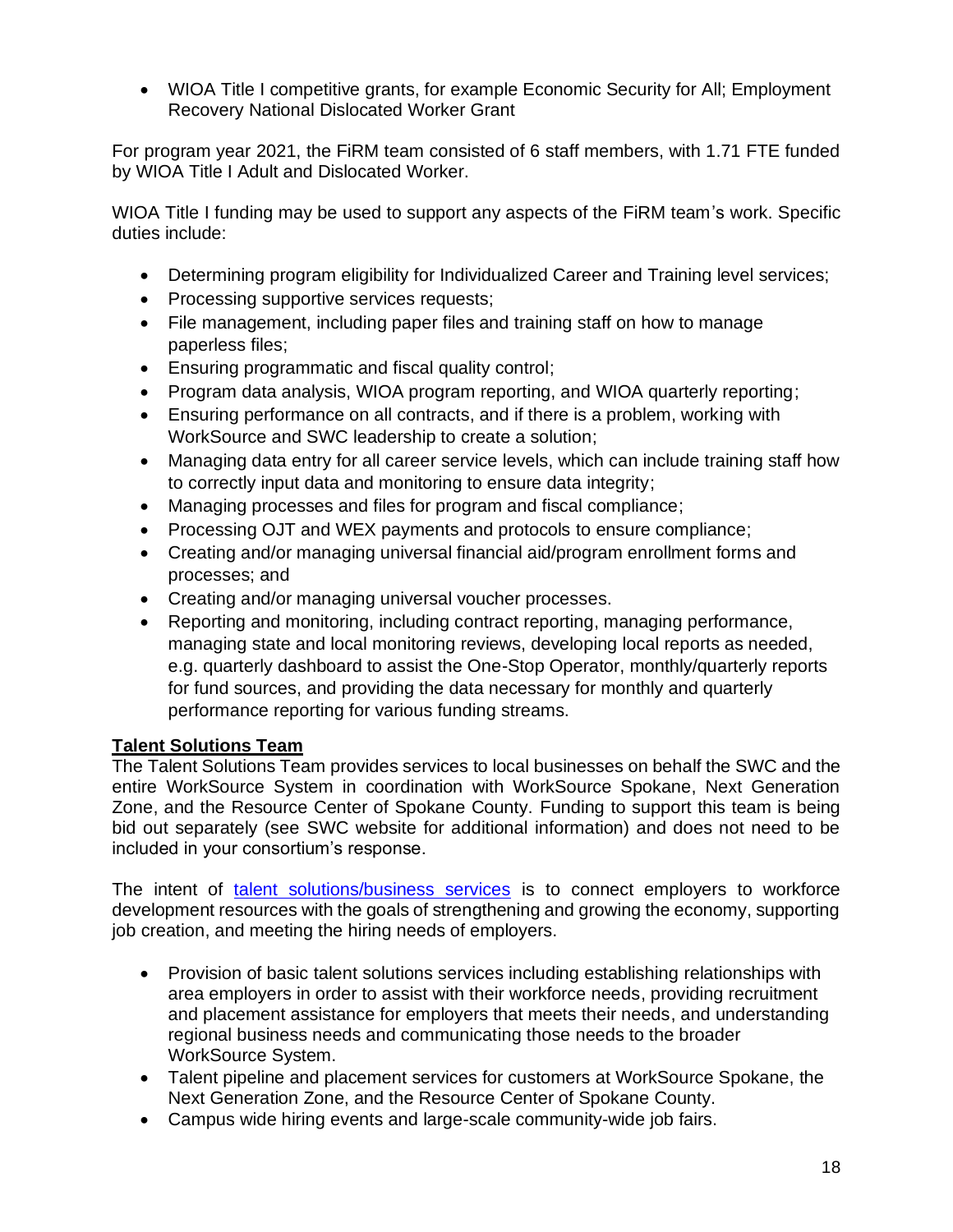- Low- or no-cost workshops and trainings, e.g., behavioral-based interviewing and succession planning.
- Layoff [response](http://wdcspokane.com/layoff-response) services.
- Candidate screening.
- Access to other resources for businesses, such as tax credits, helping to offset the cost of new hires.

## **D. Additional Areas of Focus/Requirements**

#### Serving Veterans and Their Families

While all veterans, military personnel and their spouses can be served at WorkSource Spokane, the SWC is committed to providing this priority population with enhanced offerings by having WorkSource staff available on-site at Fairchild Air Force Base. As such, the selected consortium will be required to provide services on-base and must include services beyond those for veterans with a disability. This service offering does not have to be funded using WIOA Title I; it can be leveraged, and it can also be a rotating staff member; or it can be funded using WIOA Title I issued through this RFP process. The intent is to connect this priority population with information about WorkSource services, and to ultimately connect them to local businesses that need their talent, work ethic and in-demand skill sets. It is at the discretion of bidding consortia to determine how this service offering will be funded, and if the individual(s) providing the service will serve on a functional team at WorkSource Spokane.

## Rapid Response

Rapid Response activities are provided to enable Dislocated Workers to transition to new employment as quickly as possible, following either a permanent closure or mass layoff. These services must be customized to meet the needs of both the employer and employees. Rapid Response activities are defined in the [Workforce Innovation and Opportunity Act](https://www.federalregister.gov/documents/2015/04/16/2015-05530/workforce-innovation-and-opportunity-act-notice-of-proposed-rulemaking)  [Section 3 \(51\),](https://www.federalregister.gov/documents/2015/04/16/2015-05530/workforce-innovation-and-opportunity-act-notice-of-proposed-rulemaking) and generally include the following activities which will be supported using Title I Dislocated Worker funding issued via this RFP:

- Assistance with application for Unemployment Insurance;
- Job search workshops; and
- Referral of affected workers to appropriate short- and long-term resources for finding new jobs and/or upgrading their skills.

Rapid Response also includes contact with employers, which the Talent Solutions Team will lead, including:

- On-site contact with employers, representatives of the affected workers, and the local community.
- Conduct Rapid Response layoff orientations for impacted employees.

#### Staff Professional Development, Support, Employee Retention and Succession Planning

It is important that WorkSource staff is provided opportunities to develop new skills and hone their current abilities, especially those that specially support Spokane's integrated service delivery model. It is expected that the consortium members will partner with the One-Stop Operator to plan for and offer professional development for staff, which may be in collaboration with other campus partners to provide consistent and high-level training across the workforce system.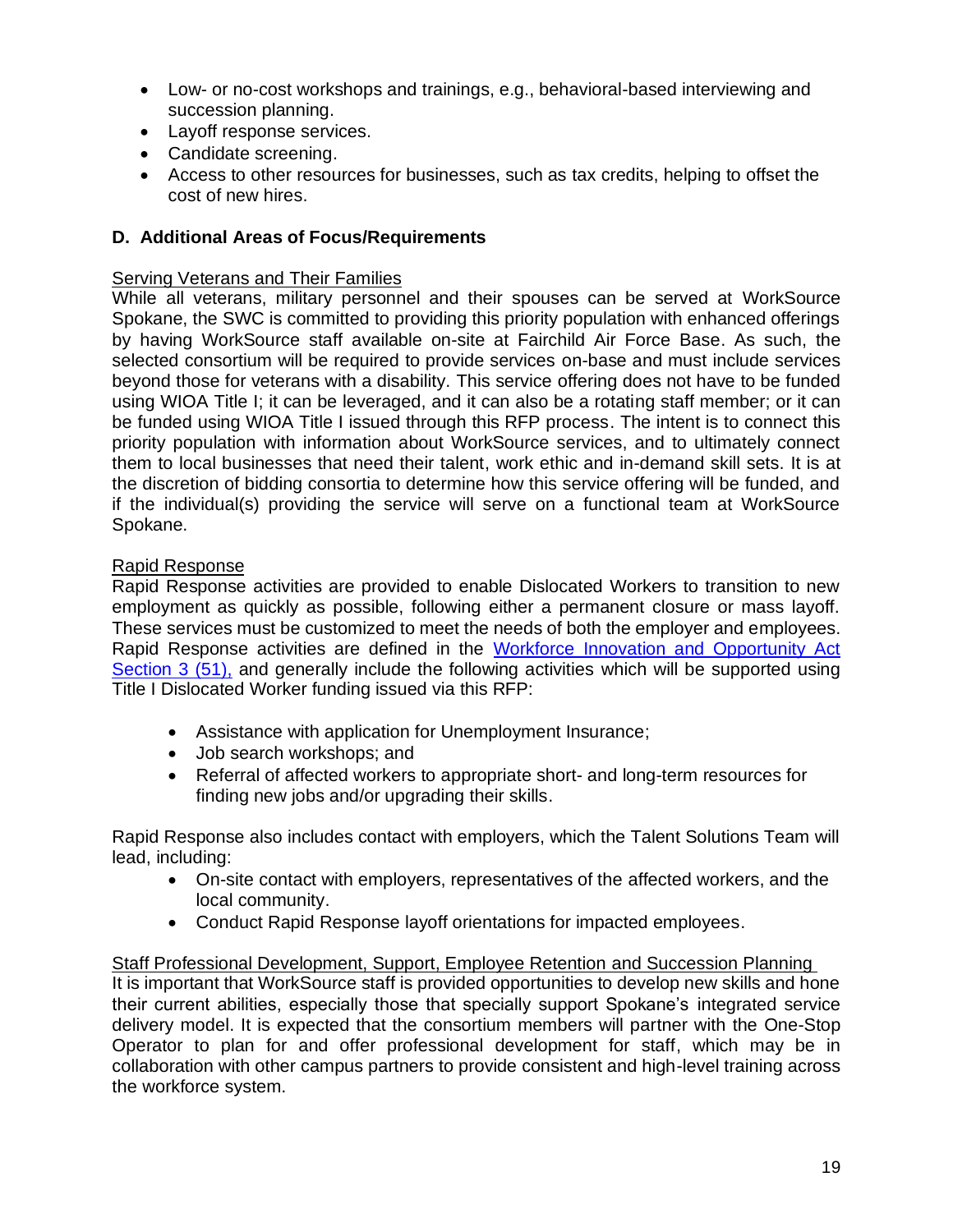In 2022, the Spokane Workforce Council will be launching a learning management system, which will include real-time professional development opportunities as well as virtual trainings available 24/7. Initial training topics will include Workforce 101, Leadership Development, and Career Coaching.

Staff mental health, wellbeing, and work-life balance are also of high importance to the SWC. It is expected that each consortium agency will have inter-agency policies that allow for considerations for staff wellbeing, and it is also expected that each agency work with the One-Stop Operator and their program leadership to support staff.

Finally, one of the biggest lessons learned during the Great Resignation is that many companies where not prepared to replace and train workers, especially those in leadership positions. To ensure the SWC's multi-million dollar investment at WorkSource Spokane is as best protected from single point of failure issues as possible, and to ensure consistency for staff and customers, we are asking bidding consortia to consider succession planning and cross-training, especially for management and leadership positions, as an area of focus for the 2022-2023 program year. Cross-training has also been shown to increase retention and job satisfaction.

#### **E. Functional Leadership**

In blended teams throughout the WorkSource Campus, members from multiple agencies serve on functional teams with a functional leader. This leader coordinates the day-to-day work and activities of the members of the team, and in many cases, the functional team leader may be from a different agency than some of the team members. The table below illustrates how functional leaders and agency supervisors share responsibility for staff supervision.

In this model, it is critical that agency leaders quickly and effectively address staffing and personnel opportunities and challenges based on feedback from both agency leaders and functional leaders.

| <b>AGENCY SUPERVISOR</b>                    | <b>FUNCTIONAL LEADER</b>                |
|---------------------------------------------|-----------------------------------------|
| Conducts performance evaluations            | Provides input to agency supervisor for |
|                                             | performance evaluations                 |
| Approves agency staff vacations and other   | Coordinates team member leave requests  |
| leave requests                              | with agency supervisor based on         |
|                                             | operational needs                       |
| Approves agency staff travel requests and   | Coordinates team member travel requests |
| reimbursements                              | with agency supervisor based on         |
|                                             | operational needs                       |
| Prepares and provides specific agency       | Prepares and provides functional team   |
| required training for staff in coordination | specific training for team members      |
| with functional leader to mitigate impact   |                                         |
| upon the work of the team                   |                                         |
| Communicates outcomes of any issues         | Forwards issues regarding team members  |
| involving agency staff with the functional  | to the agency supervisor to assist in   |
| leader                                      | resolution                              |

## **F. Program, Leaseholder and Operator Responsibilities**

Throughout the life of the contract associated with this RFP, the Employment Security Department (ESD) will remain the leaseholder at WorkSource Spokane. As such, ESD will be responsible for maintaining the physical facility, rental agreements, and items addressed in each respective master lease. All facility-related decisions will be made by the leaseholder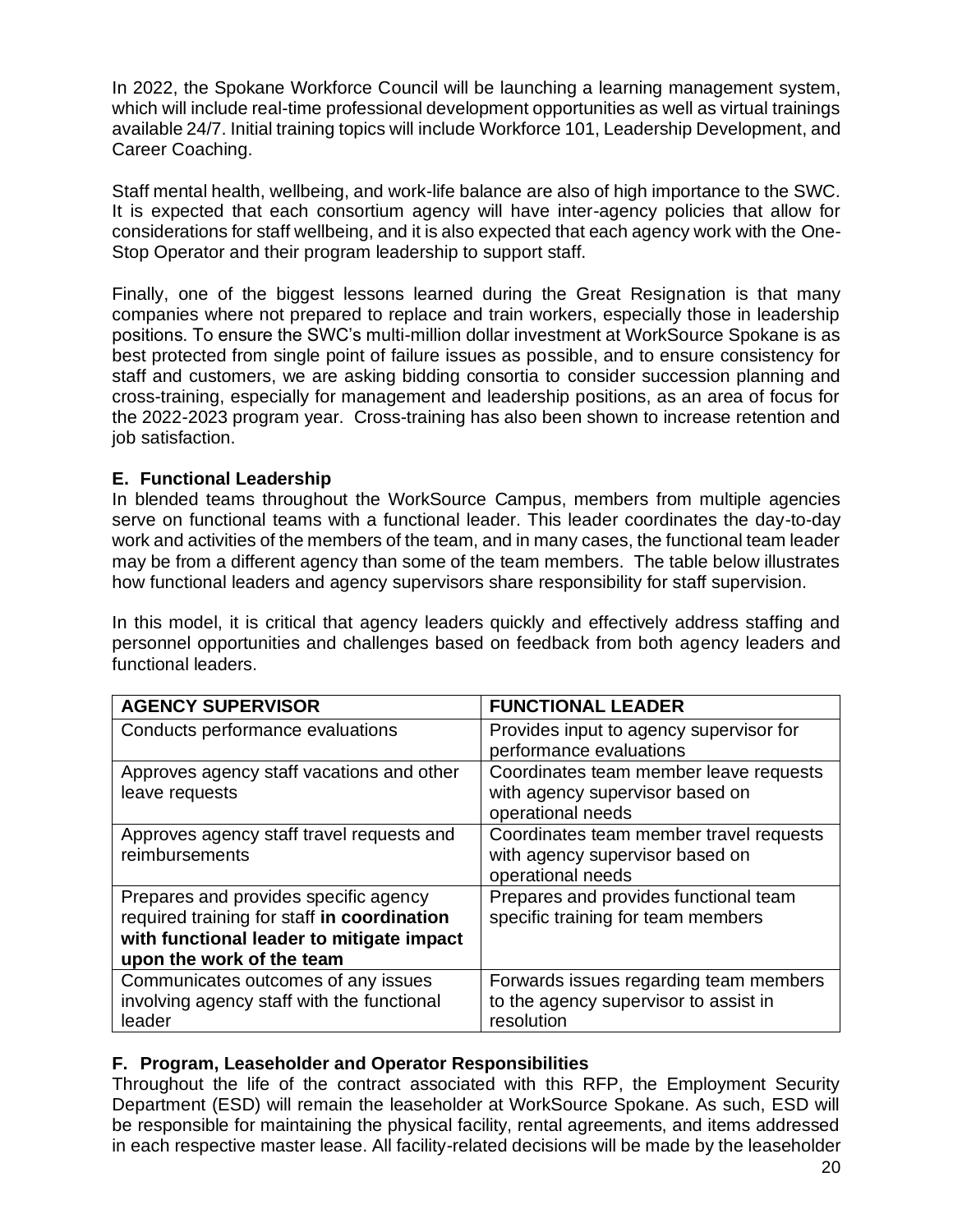in collaboration with the appropriate parties. However, leaseholder authority is limited to the physical facility and does not include being responsible for hours of operation, facility design/layout, customer flow, or where specific staff offices are located within the building (other than as each apply to cost and resource sharing), as this is the responsibility of the WorkSource operator.

As changes relating to design, customer flow, etc. can carry a cost, the WorkSource operator will be required to work with the leaseholder and the SWC. It is the responsibility of the operator to work with the ESD Office Services Department, as well as within state guidelines, so that resulting costs can be assigned appropriately.

The selected consortium will be responsible for the day-to-day operations of the contract associated with this RFP; however, as the site is designed using ISD, the operator will have a role in ensuring a design that works to meet all funded program goals throughout the WorkSource center. Service providers will be responsible for managing individual program/funding streams, directly providing services to customers, reaching outcome targets, program/functional team management and process improvement, performance analysis, and additional funds implementation, in partnership with the operator.

Each agency providing staff for a functional team will be responsible for working through the team manager and WorkSource operator to ensure the work plan and day-to-day work of individual staff meet leveraged programs/funding streams goals. The selected consortium is expected to develop methods for ensuring the success of the team manager and individual staff, and the team manager is expected to honor the contributions of leveraged funding streams. If the team or individual members are not meeting the goals/targets, the manager and/or the operator may request assistance from agency leaders to create a solution. It is required that agencies assist with reaching resolution, and in some cases that could include professional development or team member transfers within WorkSource.

## WorkSource Operator

The WorkSource operator [\(link to RFP here\)](https://spokaneworkforce.org/workforce-resources/rfp/) will work to support the entire center and coordinate services across the site. The WorkSource operator is expected to honor the consortium's contributions and involve their leadership in decisions critical to the operation of the site. The operator will be required to work with the service providers to make changes to service delivery, but ultimately the operator will inform, guide, and direct the operations of each site. The consortium providing the services described in this RFP will work under the guidance and functional oversight of the WorkSource operator, who will:

- Be knowledgeable of all laws and rules associated with managing a one-stop, including applicable portions of [WIOA law](https://www.doleta.gov/wioa/) and [TEGL 16-16.](https://wdr.doleta.gov/directives/attach/TEGL/TEGL_16-16_Acc.pdf)
- Manage WorkSource Spokane, including hours of operation (in consultation with SWC), space configuration, space usage, space design and layout, customer flow, and managing the center following integrated service delivery design principles.
- Determine the number of staff and workspaces at WorkSource Spokane, as well as the programs and projects operated within WorkSource.
- Work with the SWC and partners to define and provide a means to meet common operational needs, such as training, technical assistance, additional resources, etc.
- Encourage partner collaboration including continuously striving to achieve shared ownership for success of the customer and the system.
- Approve all changes in advance and in writing for office furniture, office equipment, and IT hardware and software. It is understood that reasonable accommodations and federal or state-mandated changes cannot be denied by the operator.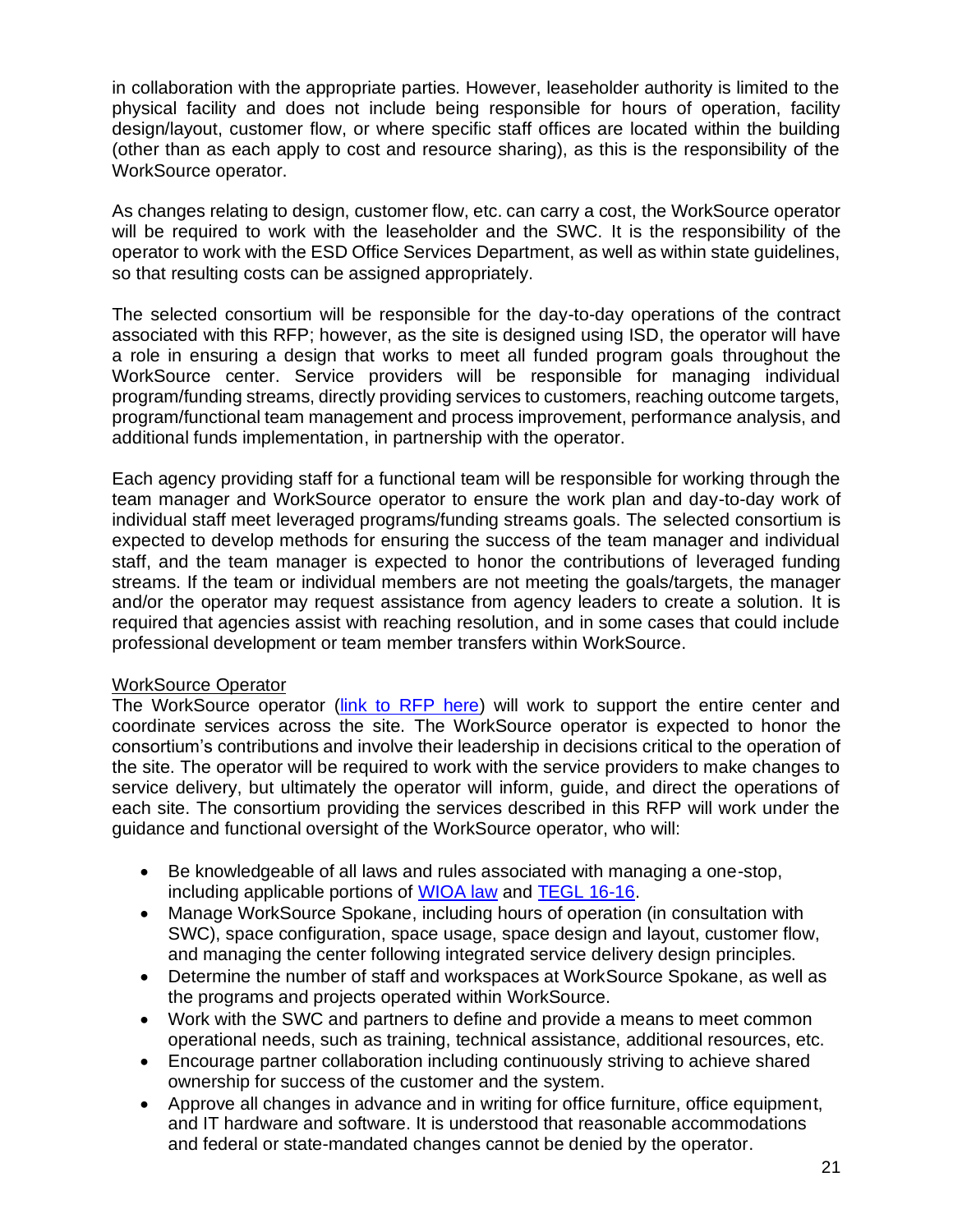- Approve all community, agency, and other meetings held within WorkSource Spokane and/or in representation of WorkSource Spokane within the community.
- In partnership with the SWC, coordinate communication and partnerships across the WorkSource Campus and affiliated service locations in Spokane County.
- Lead the One-Stop Site Certification process for WorkSource Spokane.
- Operationalize the vision of the SWC for WorkSource Spokane as communicated through formal documents as well as through informal communication. This vision includes a center designed to meet the needs of area business by providing a prepared workforce, high quality customer service with a focus on equity, Integrated Service Delivery, and a professional environment with up-to-date technology.
- Establish the expectations of dress and attire and hold agencies accountable for enforcing these expectations.
- Assure appropriate referrals are made among the partners.
- Promote the services available on the WorkSource Campus, including development of marketing and outreach materials, with support from the SWC.
- Be knowledgeable of the mission, performance standards, and contractual obligations of all partners; maintain an awareness of successes, challenges and ongoing strategies; and ensure cross-training among all staff. The sharing of this information is intended to enable the operator to support and maintain awareness of all work that is conducted from the WorkSource office.
- Evaluate customer needs and satisfaction data to continually refine and improve service strategies. Use human-centered design principles, with an equity framework, in gathering customer feedback and implementing service delivery changes.
- Ensure functional teams are meeting their goals and work with the respective agencies and team leads to implement changes as necessary.
- Ensure that the SWC's non-program-related policies and procedures are effectively communicated and carried out at WorkSource.
- Ensure non-program equal opportunity requirements are met, including coordinating staff training, and assuring equal opportunity posters and processes are in place.
- Ensure safety policies and practices, including a safety team and safety bulletin board, are in place and are working effectively.
- Functionally report to the SWC's Chief Operations Officer. In this context, "functionally report to" means takes guidance from, stays in regular contact with and work together to jointly achieve goals.

See [WorkSource One-Stop Operator policy](https://spokaneworkforce.org/wp-content/uploads/2022/02/One-Stop-Operator-R2_Feb-2022.pdf) for additional information.

## **G. WorkSource Campus Hours of Operation and Closures**

To ensure a cohesive WorkSource Campus, as well as safety of staff and customers, the following hours of operations will apply to all sites. Each operator has the authority to close their respective site due to inclement weather or other necessity. Consistent hours of operation assist WorkSource Campus security with providing service during standard business hours. These hours apply to WorkSource Spokane, Next Generation Zone, and Resource Center of Spokane County. In addition to sites offering in-person services, it is understood that customers best served virtually should have that option available during the business hours outlined below.

• Buildings will be unlocked and open for customers from 9:00 a.m. to 5:00 p.m. Monday through Friday (Next Generation Zone - 8:00 a.m. to 4:30 p.m.).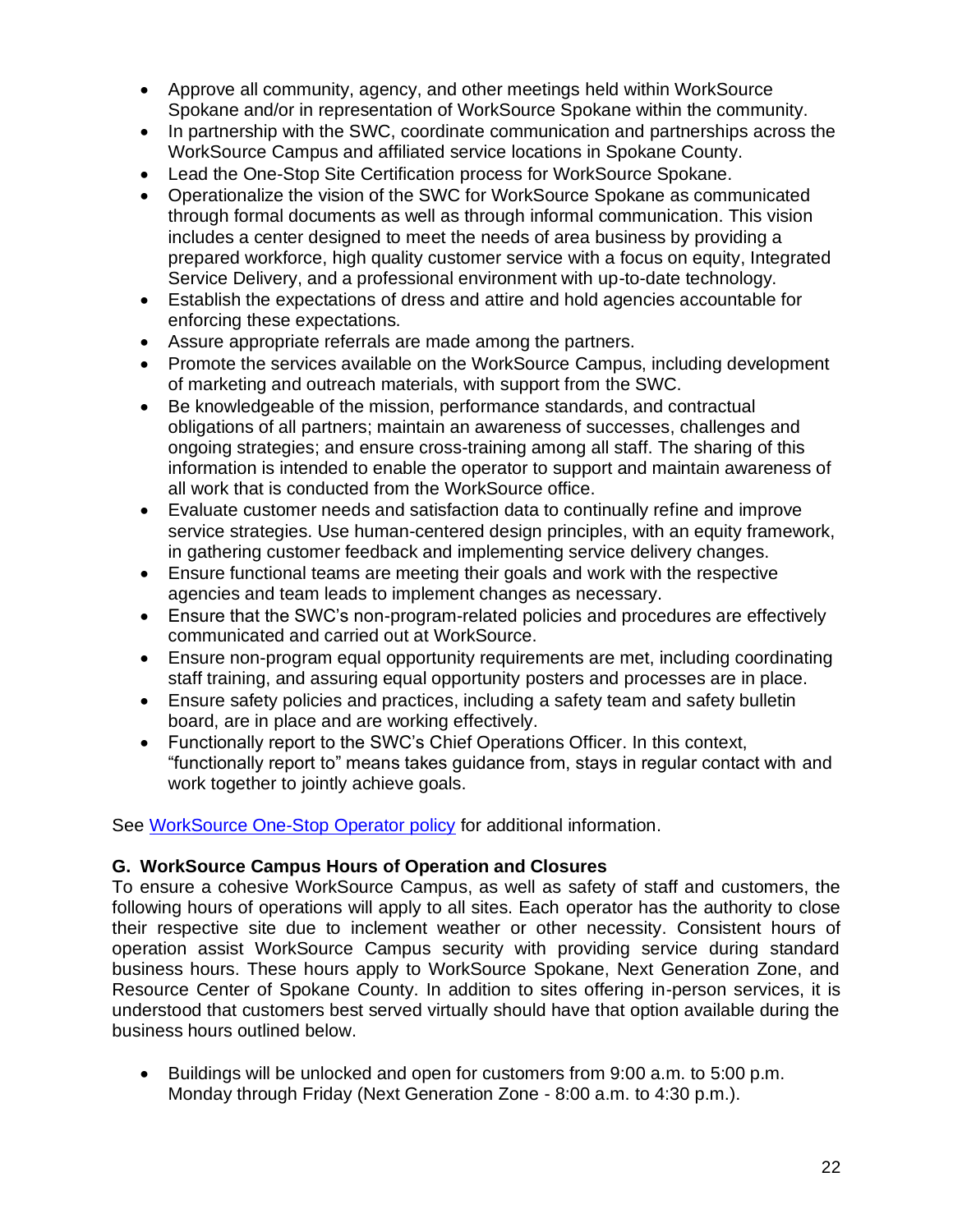- For sites opening to customers at 9:00 a,m. staff training and professional development, staff meetings, and team meetings will occur from 8:00 a.m. to 9:00 a.m.
- All sites will be closed to customers the following days:
	- o New Year's Day January 1\*
	- o Martin Luther King, Jr. Day Third Monday in January
	- o President's Day Third Monday in February
	- o WorkSource System Staff Training Day One day each spring (April-June)
	- o Memorial Day Last Monday in May
	- o Juneteenth June 19
	- $\circ$  Independence Day July 4\*
	- o Labor Day First Monday in September
	- o Veteran's Day November 11
	- $\circ$  Thanksgiving Day Third Thursday in November\*
	- o Christmas Day December 25\*

If a legal holiday falls on a Saturday, the preceding Friday will be observed as the holiday. If a holiday falls on a Sunday, the following Monday will be observed as the holiday.

\*For the holidays indicated above with an asterisk, if the holiday falls on a Tuesday or Thursday, the day prior to or following the holiday will be closed to customers but open for staff. It is anticipated that work difficult to accomplish when customers are in the center will be accomplished during these days, such as deep cleaning of the site, site repairs, file maintenance, etc.

#### **H. Overview of WorkSource Spokane Campus**

In addition to WorkSource Spokane, the WorkSource Campus hosts the following WorkSource sites:

#### **Next Generation Zone**

The [Next Generation Zone,](https://nextgenzone.org/) our region's only career and education one-stop center for young adults ages 16-24, consists of approximately 17-20 staff representing various partner organizations. As a WorkSource Affiliate site, it is connected to the public workforce system and the nationwide system of American Job Centers. Each year the Next Generation Zone provides over 1,200 young adults with career information, and of those, approximately 700 young adults receive individualized virtual and in-person education and career services. The center is designed to mitigate barriers to success by co-locating key social service, education, career skills training, and other youth-serving agencies under one roof. The model is a true "one-stop" that has successfully streamlined operations, achieved a highly functional and collaborative organization structure, and is able to allocate more resources to programming and direct customer services as it realizes operations cost savings.

The Next Generation Zone is designed to serve young adults that are not connected to the workforce or postsecondary education by focusing on relationships through re-engagement to address barriers to employment and education. The ultimate goal is for each young adult to successfully obtain a job and/or enter an education or training program. About half of the youth served come to the Next Generation Zone because they were not successful in high school for a variety of reasons. The site offers onsite education resulting in High School Equivalency (GED) through the Open Doors Reengagement Program and Community Colleges of Spokane. Most youth have experienced trauma of some kind, and we take a trauma-informed approach in program design, policies, processes, and one-on-one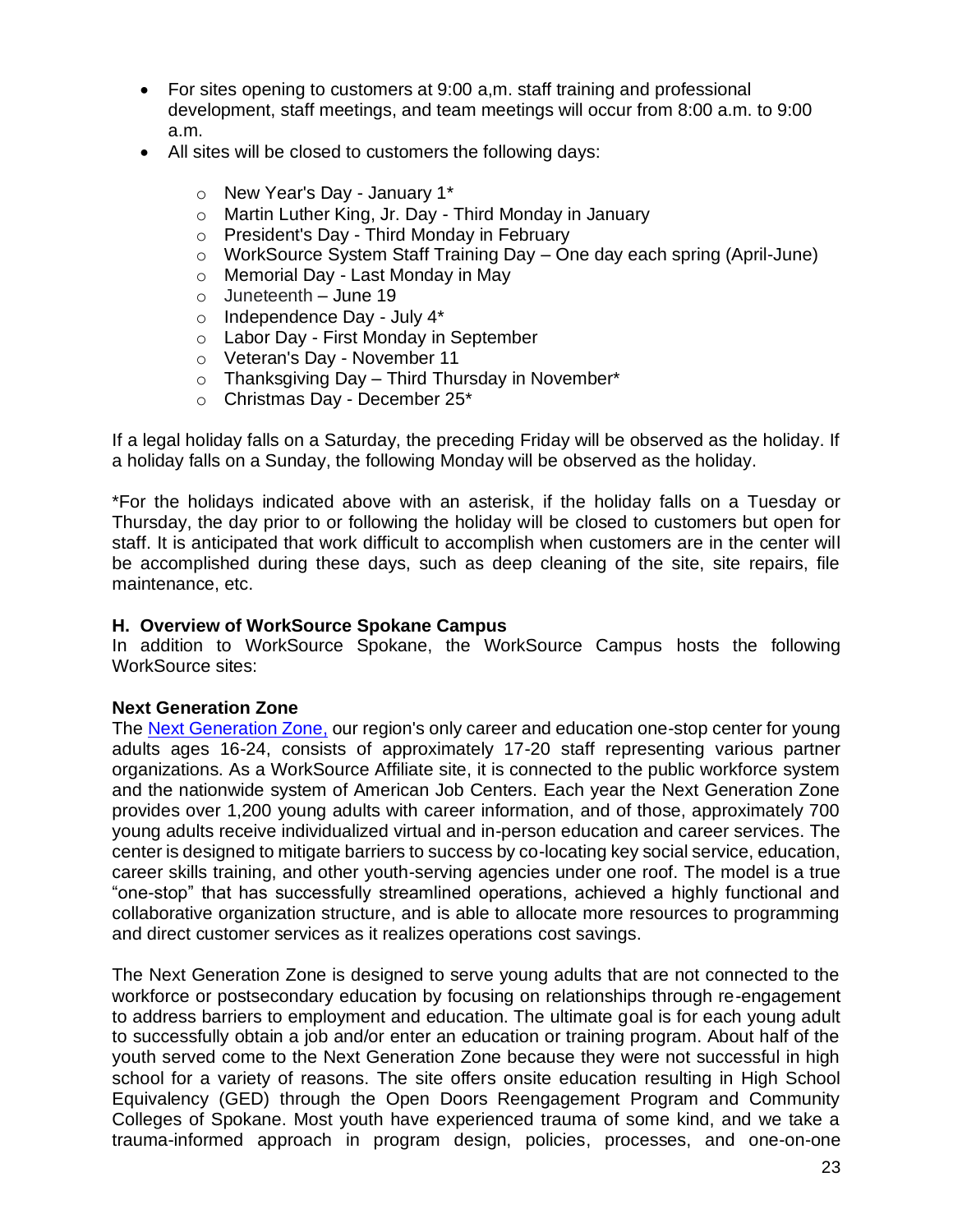interactions with youth. Last year, the Next Generation Zone had over 100 youth graduate with their High School Equivalency Certificate, placed 66 young adults in to employment, 66 youth in to paid internships, and 10 young adults in to post-secondary education in the middle of a global pandemic.

Partner organizations physically at the Next Generation Zone include:

- Career Path Services
- Goodwill Industries of the Inland Northwest
- NorthEast Educational Service District 101
- Spokane Community College

#### **Resource Center of Spokane County**

The [Resource Center of Spokane County](https://spokaneresourcecenter.org/) (RCSC) is designed to help the underserved members of our community achieve economic empowerment by increasing access to opportunities and restoring hope. Through an integrated social services design, [19](https://spokaneresourcecenter.org/agency-partners) partner agencies are available on-site to deliver diverse services and resources to the most marginalized communities with a focus on economic empowerment, educational advancement, health and wellness and self-improvement. The site provides access to a variety of services including housing assistance, healthcare access, pre-employment, reentry/justice, basic needs assistance (food assistance, clothing closet), peer mentoring and educational workshops. The RCSC and WorkSource share many customers, including those enrolled in WIOA Title I, as the RCSC assists with access to services necessary to attain or retain employment.

Launched in 2019, the site served approximately 1,500 customers its first year, but since the pandemic began, it has become a cornerstone of social services in the Spokane community, with over 7,500 customers served since March 2020. Of those, 840 families have been provided access to rent and utility assistance.

RCSC partner organizations include:

- Aerospace Joint Apprenticeship Committee
- Arc of Spokane
- Career Path Services
- Catholic Charities of Eastern Washington
- CHAS Health
- City of Spokane\*
- Community Colleges of Spokane
- Compass Career Solutions
- Department of Social & Health Services
- Employment Security Department
- Frontier Behavioral Health
- Goodwill Industries of the Inland Northwest
- Partners with Families & Children
- Pioneer Human Services
- Revive Reentry & Home Services
- SNAP (Spokane Neighborhood Action Partners)
- Spokane Housing Authority
- Spokane County\*
- Spokane Workforce Council\*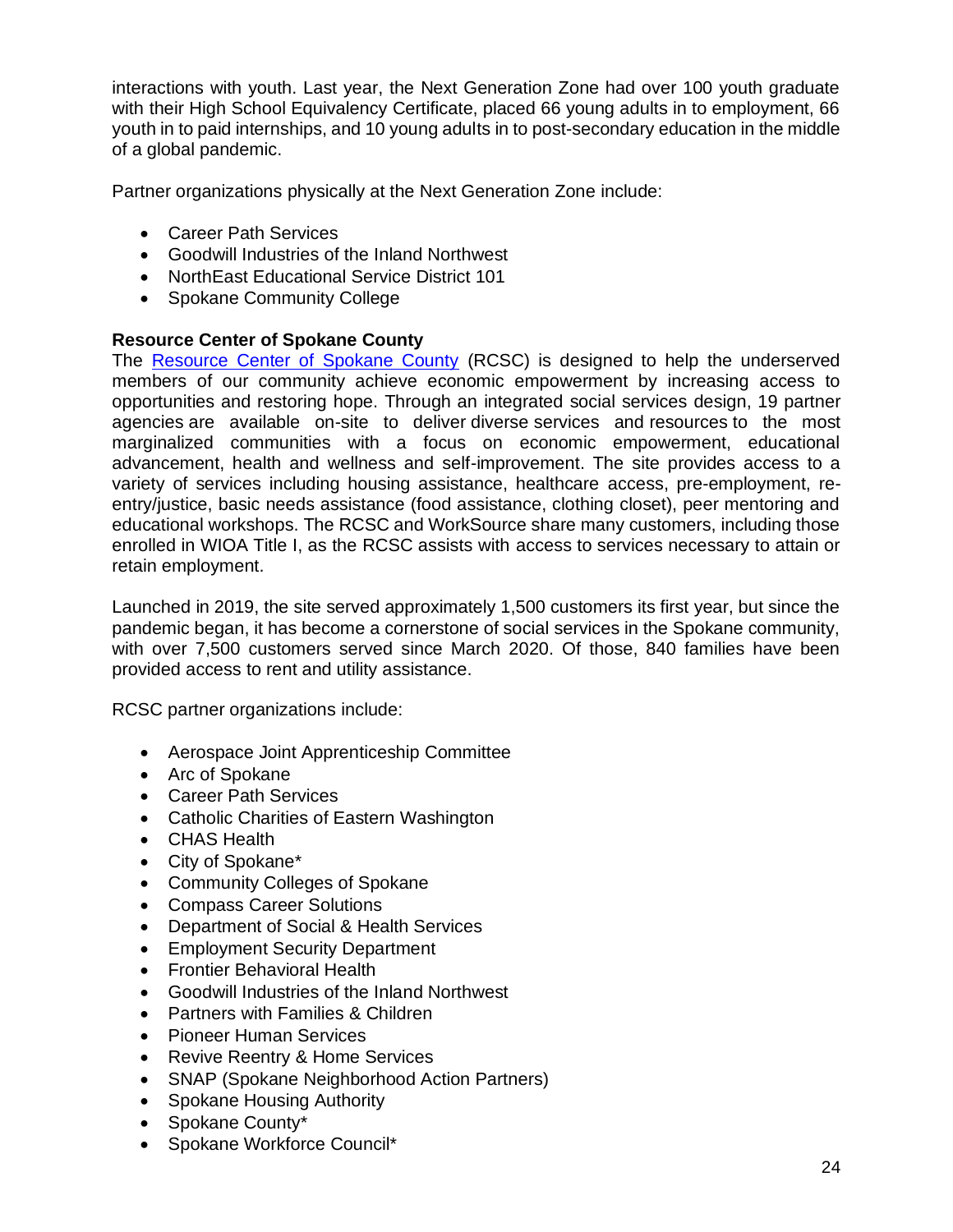\*Not on-site but financially support the RCSC and/or are otherwise responsible for the success of the site.

## **I. Other Affiliated Sites**

In addition to the sites on the WorkSource Campus – WorkSource Spokane, Next Generation Zone, and Resource Center of Spokane County - the WorkSource System is also comprised of [other affiliated sites,](https://worksourcespokane.com/partners) including 19 off-campus connection sites and one satellite office.

Our connection sites provide general information about WorkSource Spokane and provide employment related services to job seekers. These off-campus connection sites include:

- Goodwill Industries of the Inland Northwest
- Spokane Community College
- Spokane Falls Community College
- YWCA Spokane
- Spokane Public Library District (4 locations)
- Spokane County Library District (11 locations)

Our satellite office on Fairchild Air Force Base is housed within the Airman and Family Readiness Center. Workforce professionals at this site prepare transitioning military service members and their spouses with key skills to gain employment in the Spokane area and provide career coaching services to the entire base community.

## **J. Performance Metrics**

It should be noted that the impact of state negotiations as well as changes from federal guidance may cause these targets to change. If and when changes to the anticipated program targets occur, these targets will be renegotiated with the selected service providers. While not all performance metrics outlined below apply to this RFP, they are included as information for bidders.

#### **PERFORMANCE METRICS – ADULT AND DISLOCATED WORKER**

**Employment Rate 2nd Quarter** – The percentage of participants in unsubsidized employment during the second quarter after common exit.

PY21 Adult Target: 65.1% PY21 Dislocated Worker Target: 65.6%

**Employment Rate 4th Quarter** – The percentage of participants in unsubsidized employment during the fourth quarter after common exit.

PY21 Adult Target: 60.3% PY21 Dislocated Worker Target: 69.7%

**Median Earnings 2nd Quarter** – The median earnings of participants in unsubsidized employment during the second quarter after common exit.

PY21 Adult Target: \$6,660 PY21 Dislocated Worker Target: \$8,043

**Credential Attainment –** The percentage of participants in an education or training program (excluding those in on-the-job training (OJT) and customized training) and who during participation or within one year after common exit:

1. Attain a recognized postsecondary credential or its recognized equivalent; or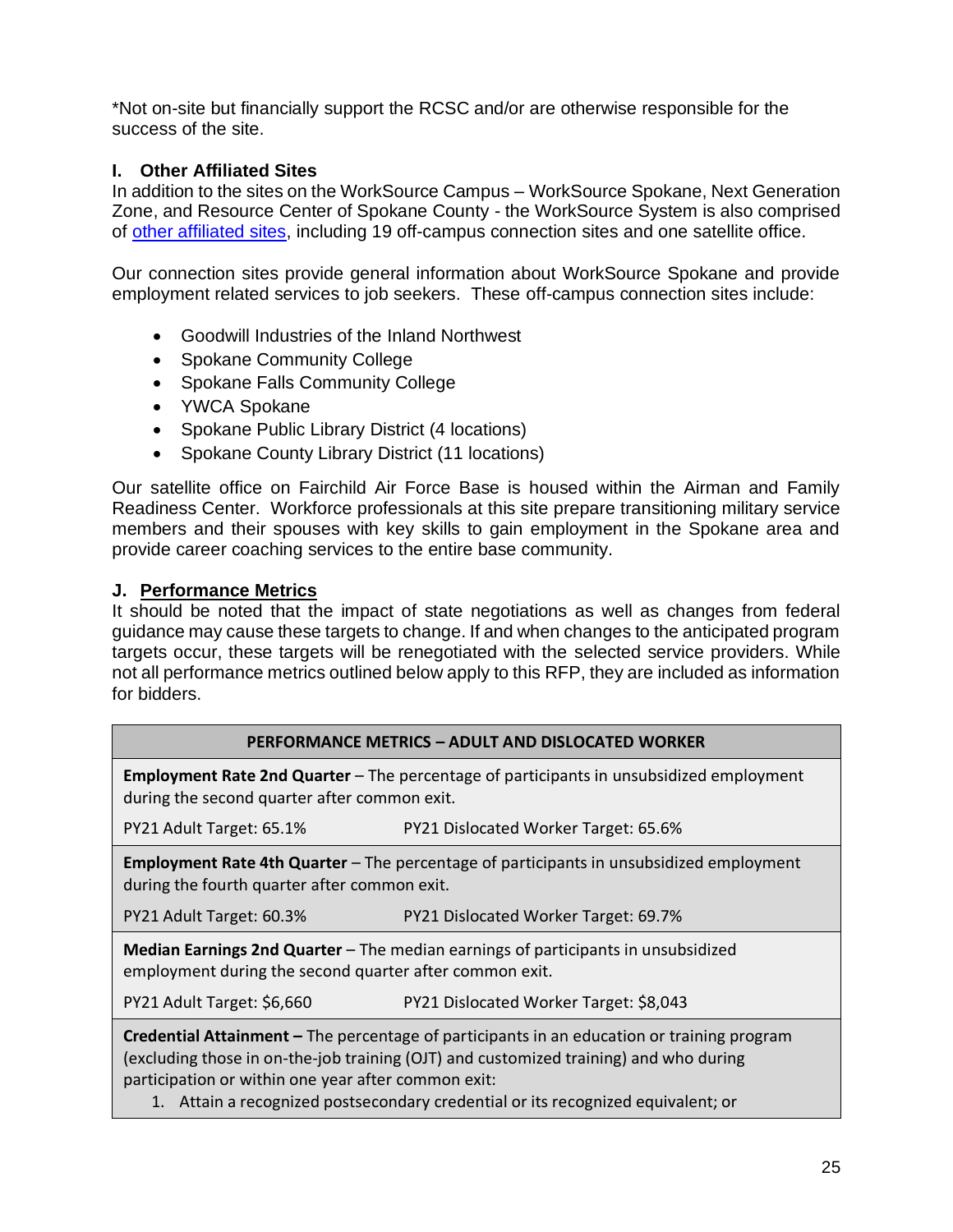2. Attain a secondary school diploma or its recognized equivalent and are employed or are enrolled in an education or training program leading to a recognized postsecondary credential.

PY21 Adult Target: 56.3% PY21 Dislocated Worker Target: 71.3%

**Measurable Skill Gains** – The percentage of program participants who, during a program year, are in an education or training program that leads to a recognized postsecondary credential or employment and who are achieving measurable skill gains, defined as documented academic, technical, occupational, or other forms of progress, towards such a credential or employment.

PY21 Adult Target: 43.4% PY21 Dislocated Worker Target: 46.1%

#### **PERFORMANCE METRICS - YOUTH**

**Education & Employment Rate 2nd Quarter** – The percentage of participants in education or training activities, or unsubsidized employment, during the second quarter after common exit.

PY21 Youth Target: 58.8%

**Education & Employment Rate 4th Quarter** – The percentage of participants in education or training activities, or unsubsidized employment, during the fourth quarter after common exit.

PY21 Youth Target: 61.4%

**Median Earnings 2nd Quarter** – The median earnings of participants in unsubsidized employment during the second quarter after common exit.

PY21 Youth Target: \$3,608

**Credential Attainment –** The percentage of participants who are enrolled in an education or training program (excluding those in on-the-job training (OJT) and customized training) and who during participation or within one year after common exit:

- 1. Attain a recognized postsecondary credential or its recognized equivalent; or
- 2. Attain a secondary school diploma or its recognized equivalent and are employed or are enrolled in an education or training program leading to a recognized postsecondary credential.

PY21 Youth Target: 66.3%

**Measurable Skill Gains** – The percentage of program participants who, during a program year, are in an education or training program that leads to a recognized postsecondary credential or employment and who are achieving measurable skill gains, defined as documented academic, technical, occupational, or other forms of progress, towards such a credential or employment.

PY21 Youth Target: 40.7%

#### **PERFORMANCE METRICS – EFFECTIVENESS IN SERVING EMPLOYERS**

Performance metrics for effectiveness in serving employers have not yet been identified by Washington State.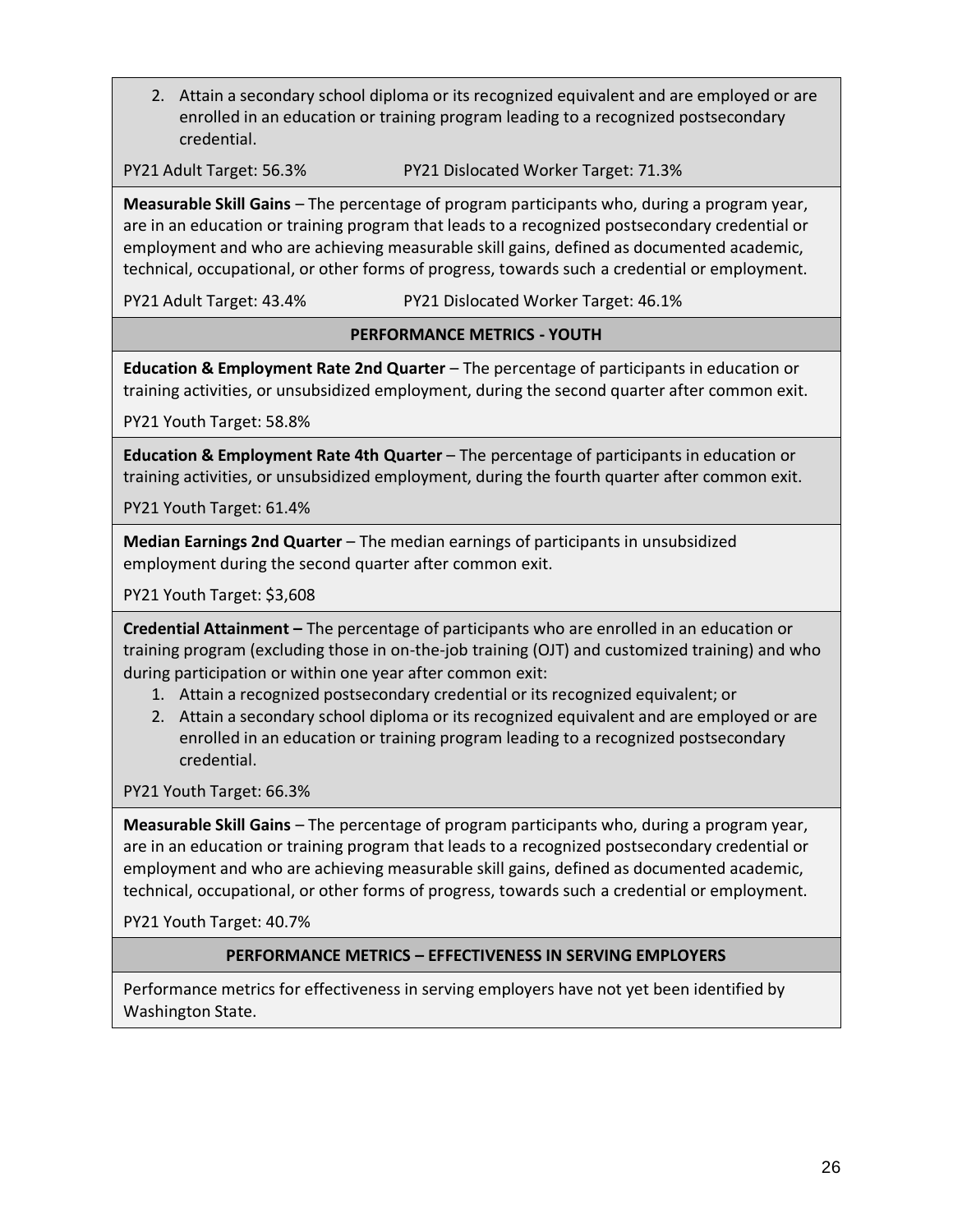#### **General Submission Information**

To be considered for funding, bidders must submit a proposal along with other supporting documentation in accordance with the instructions in this RFP. When evaluating a proposal, the SWC will consider how well the respondent has complied with these instructions and provided the required information. The SWC reserves the right to request clarifications from any bidder regarding information in their proposals.

Bidders can contact the SWC by email at [admin@spokaneworkforce.org](mailto:admin@spokaneworkforce.org) during the technical assistance (Q&A) period to request clarification that may be needed to comply with these instructions. Questions are considered public information and will be posted in their entirety on the SWC website with answers within two (2) working days of submission. Questions will be accepted by email only.

Responses to this RFP should be economically prepared, with emphasis on completeness and clarity of content. The proposal, as well as any reference materials presented, must be typed in English in at least 11-point font and must be on standard 8 ½" by 11" paper with no less than one-inch margins. Foldouts containing charts, spreadsheets, and oversize exhibits are permissible.

## **Proposal Checklist**

All proposals must contain the following documents:

- ❑ Executive summary (one page)
- ❑ Proposal narrative (can be up to 20 pages)
- ❑ [Budget](https://spokaneworkforce.org/wp-content/uploads/2022/01/Sub-budget-template-With-Direct-Client-Services.xlsx)
- ❑ [Information Form & Risk Assessment](https://spokaneworkforce.org/wp-content/uploads/2022/01/Standard-Applicant-Pre-Award-Risk-Assessment.docx)

## **RFP Questions**

Bidders must provide responses in narrative format to each item/question listed below. Responses must be associated with the specific questions provided. **Proposals must include the exact questions as written below.** There are 300 points possible. Proposals will be evaluated on four criteria, each carrying a unique weighting.

## **A. Consortium Experience and Philosophy (70 points)**

Summarize what you want the review committee to know about your consortium and its agencies, including strengths, opportunities, and experience in the following areas:

- 1. Managing federally-funded employment programs including fiscal management and controls; reaching performance targets; monitoring system integrity; and providing services to disadvantaged populations and ensuring diversity, equity and inclusion for all.
- 2. Operating in an environment with functional supervision (staff reporting to other agencies' management in addition to their own agency's management) and being innovative in an environment with a multitude of regulations.
- 3. Utilizing Customer Centered Design principles to guide key decisions and strategies.
- 4. Information sharing across a variety of partners and programs and working on diverse/divergent issues or agendas to reach outcomes.
- 5. Ensuring a working environment that meets the changing needs of customers and staff, including managing a workforce that is both in-person and remote, and describe your philosophy with ensuring staff maintain connected to the mission, vision, values, and goals while working remotely.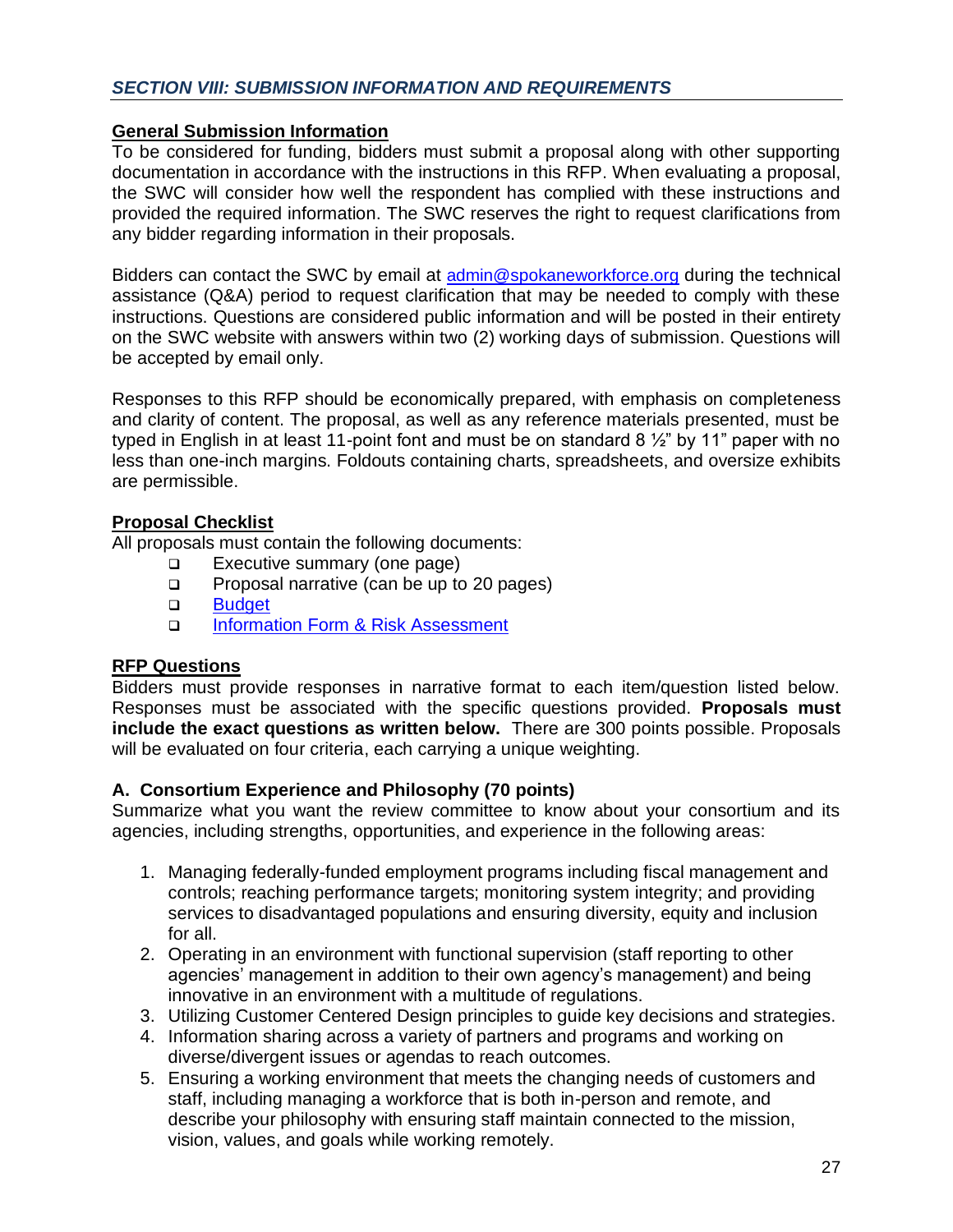- 6. How each consortium agency is or will be monitoring the wellbeing of staff as well as planning for cross-training and succession planning.
- 7. Discuss any other areas of experience you would like the review committee to know about as it relates to this RFP.

## **B. Approach (110 points)**

Describe your consortium's proposed design, including each agency's role, as it relates to all aspects of required services described in this RFP, and include responses to the following:

- 1. How will the funds issued through this RFP be used to meet the needs of WorkSource customers? How will you meet the goals outlined in the RFP? How will you best use client training funds meet the needs of the local economy?
- 2. How will you ensure you have qualified staff to meet the goals outline in this RFP? How will your consortium respond if a team is not meeting goals, and how will you respond if a team manager suggests individual staff may not be meeting the goals of the team? If each agency has a different approach, it is acceptable to call those out separately.
- 3. Describe your proposed model for how Adult and Dislocated Worker Individual and Training Services will be delivered, highlight what you consider to be the most creative approaches to service delivery, and address how many customers do you propose serving, including those still enrolled in services as of June 2022. Submission of a separate participant performance planning form is not required, but please include proposed individualized and training-level services in your budget.
- 4. How will program performance be managed for this funding?
- 5. How will additional grant funds be managed, if available, including how does your consortium propose to work with the WorkSource Operator to coordinate the implementation of new funding?
- 6. How will your consortium provide on-base services to transitioning military members, veterans, and their families?
- 7. How will your consortium support the Talent Solutions Team? What potential ways might your consortium use to identify talent to meet our regional business needs?
- 8. How does your consortium recommend staff selected to work on each team? What are the minimum standards you would suggest for ensuring team members have the skills needed to be on each team? How would you suggest this standard be measured for new and existing team members?
- 9. How would your consortium recommend determining customers' needs regarding in-person versus virtual services and how would you address differing responses from each agency in responding, e.g. ensuring that one agency is not carrying more of the burden for in-person vs. virtual services or vice versa?
- 10.What community needs or workforce-specific topics do you believe would impact your consortium as you carry out this work? How would your agency work to address those challenges?
- 11. Is there anything else you want the review committee to know about your proposed service delivery or design that has not yet been addressed in your proposal?

## **C. Assurances and Flexibility (50 points)**

- 1. Provide an assurance that your consortium has the willingness and ability to operate in a functionally integrated environment.
- 2. Provide an assurance that your consortium has the willingness and ability to support and work within the described WorkSource One-Stop Operator model.